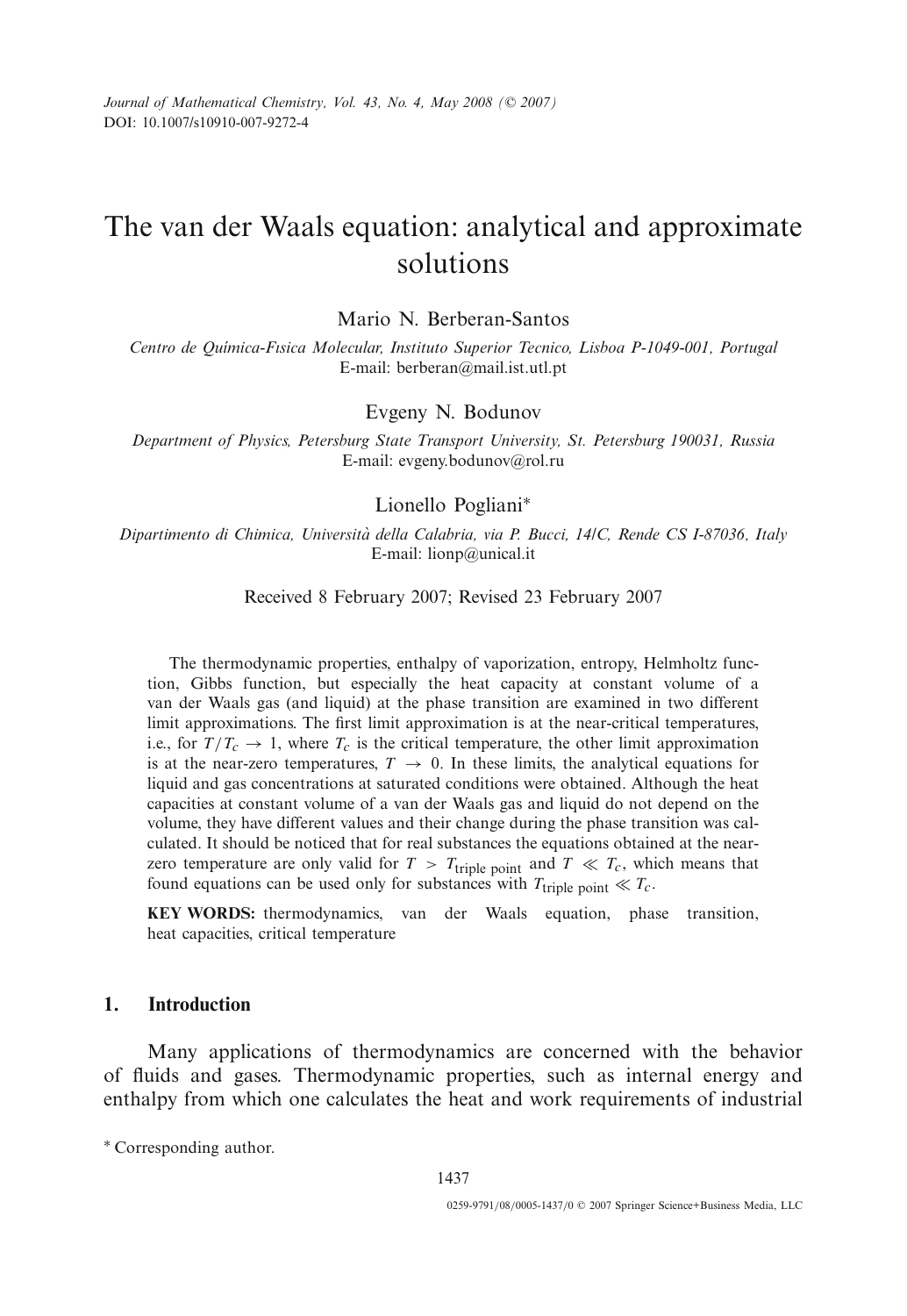processes are not readily measurable. In fact nobody has ever heard of energymeter, enthalpymeter or entropymeter. They can, however, be calculated from volumetric data using an appropriate equation of state (EOS).

Consider first an ideal gas (also called perfect gas). It is a collection of a very large number of individual molecules that do not exert forces upon each other (except by elastic collisions) and which are so small that they can be treated as if they were zero-volume massless points. This picture is adequate to describe the behavior of real gases only at very low pressures. The EOS for 1 mole of an ideal gas is,

$$
PV = RT.\tag{1}
$$

Here,  $P$  is the gas pressure,  $V$  is the molar volume,  $T$  is the temperature, and  $R$ is the gas constant.

To obtain a more realistic EOS, van der Waals introduced corrections that account for the finite volumes of the molecules and for the attractive forces (van der Waals forces) they exert upon each other at sufficiently small distances. In each mole of gas there is a volume  $(V - b)$  available for the free motion that is somewhat less than the total volume. The term  $b$  is the excluded volume of the particles per mole (sometimes called co-volume). The excluded volume is representative of the repulsion forces among the molecules of the gas. These forces induce a volume larger than the actual volume of the molecules, because in their movement they do not truly touch each other.

To take into account the forces of attraction, van der Waals considered that molecules in the bulk of gas are equally attracted in all directions by the surrounding molecules, even if this is not the case for the molecules next to the wall of the container. These molecules experience a net inward force and thus they are decelerated when traveling in the direction of the wall. If we recall that the kinetic theory of gases postulates that pressure is the number of collisions per unit area and per unit time, this inward force results in fewer molecules hitting the wall, that is, the pressure observed in a real gas must be smaller than the pressure present in an ideal gas. The reduction in pressure will be proportional to the number of molecules per unit volume,  $N_A/V$  ( $N_A$  is Avogadro number), in the layer next to the wall, and to the number of molecules per unit volume in the next layer, being their interactions attractive in character. Therefore, the reduction in pressure,  $\Delta P = P' - P$  (P' is pressure calculated from simple kinetic theory, known as the internal pressure of the gas), is:  $\Delta P \propto (N_A/V)^2$ , or  $P' = P + a/V^2$ . Here a (together with b) is a van der Waals constant. Taking both corrections into account leads to the well-known van der Waals equation of state (WEOS)

$$
\left(P + \frac{a}{V^2}\right)(V - b) = RT.
$$
\n(2)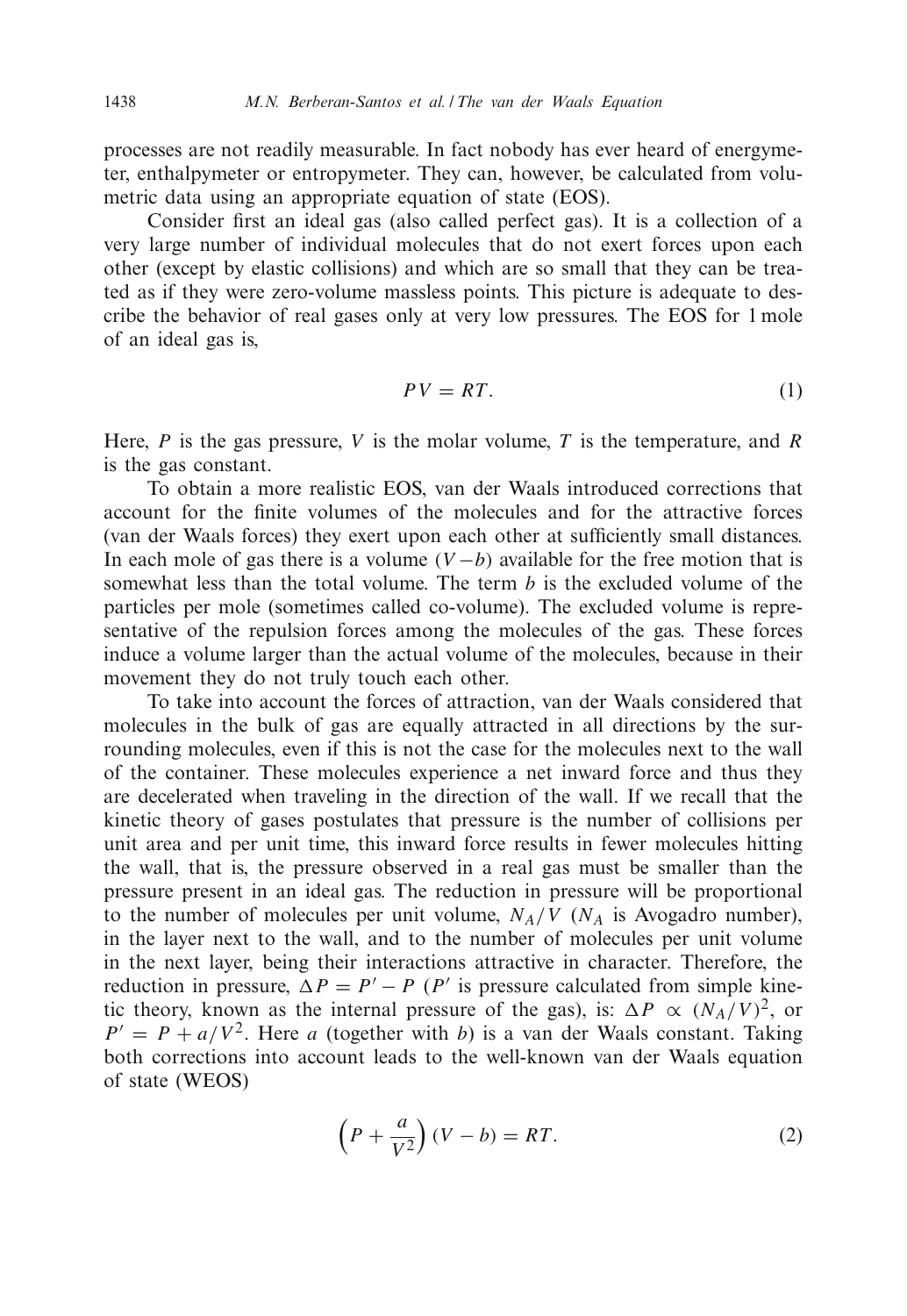The terms *a* and *b* are characteristic of each gas and can be obtained by analyzing the WEOS at the critical point, i.e., zeroing the first and second derivative,  $dP/dV$  and  $d^2P/dV^2$ , at this point, where the P − V curve has a flat inflection,

$$
P_c = \frac{a}{27b^2}, \quad V_c = 3b, \quad T_c = \frac{8a}{27Rb}, \quad z_c = \frac{3}{8}.
$$
 (3)

Here,  $P_c$ ,  $V_c$ , and  $T_c$  are the critical values for pressure, molar volume, and temperature, and  $z_c$  is the compressibility (=  $PV/RT$ ) at the critical point.

WEOS (together with Maxwell's principle which removes in the van der Waals equation regions where  $(\partial P/\partial V)_T > 0$  represents qualitatively the behavior of the real gas over the whole range of gas, vapor, and liquid. It does not give the numerical details correctly, yet it never leads to physical non-sense, it is a relatively simple equation, and it is widely used to illustrate the general behavior of non-ideal gases. Other two-parameter EOS exist [\[1,](#page-20-0) [2\]](#page-20-1), but WEOS continues to enjoy great popularity because of the relative simplicity and very simple ideas used. WEOS is even able to predict negative pressures, but this is another story.

If the analytical solution of the van der Waals equation is known, one can calculate the different thermodynamic properties of real gas.

## **2. Enthalpy of vaporization** *L<sup>v</sup>*

<span id="page-2-0"></span>The Clausius–Clapeyron equation for the saturation vapor pressure  $P_{\text{sat}}$ gives

$$
\frac{\mathrm{d}P_{\text{sat}}}{\mathrm{d}T} = \frac{L_v}{T\left(V_G^* - V_L^*\right)}.\tag{4a}
$$

Here,  $V_G^*$  and  $V_L^*$  are the molar volumes of gas and liquid under saturation condition, respectively. Equation [\(4a\)](#page-2-0) can be solved for  $L<sub>v</sub>$ , to obtain,

$$
L_v = T \left( V_G^* - V_L^* \right) \frac{\mathrm{d} P_{\text{sat}}}{\mathrm{d} T}.
$$
 (4b)

#### <span id="page-2-1"></span>**3. Entropy,** *S*

An equation connecting the entropy S and the pressure is obtained from the equation for the free energy  $F$  ( $F = U - TS$ , where U is the internal energy of a gas; for a mnemonic method to derive and check many thermodynamic equations see [\[3](#page-20-2)] and references therein)

$$
dF = -S dT - P dV. \tag{5}
$$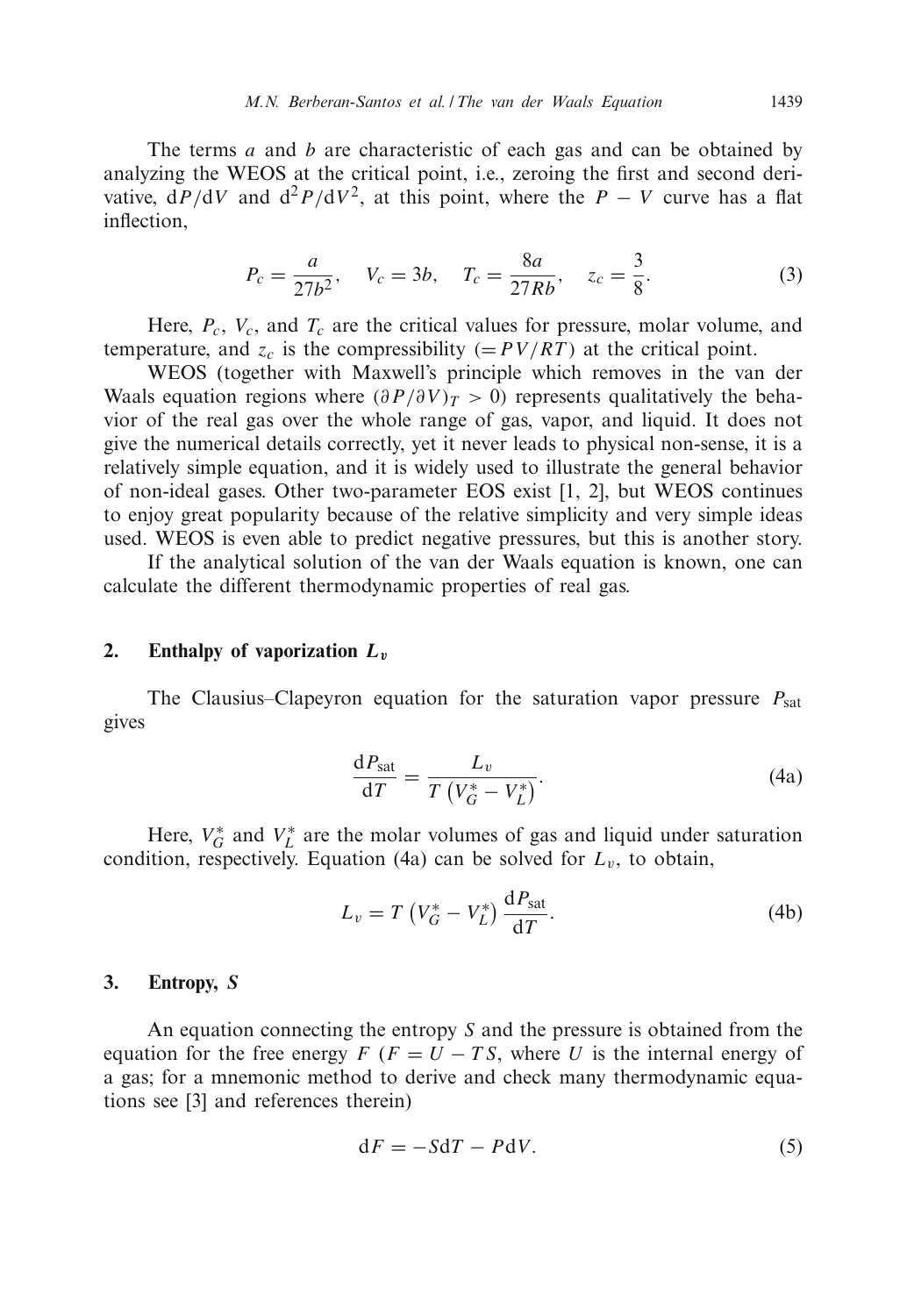Now, by the help of one of the Maxwell equations, i.e.,  $\left(\frac{\partial S}{\partial V}\right)_T = \left(\frac{\partial P}{\partial T}\right)_V$ , we obtain the entropy if the pressure is known:

<span id="page-3-0"></span>
$$
S(T, V) - S(T, V_1) = \int_{V_1}^{V} \left(\frac{\partial P}{\partial T}\right)_V dV.
$$
 (6a)

The particular solution shown in equation [\(6b\)](#page-3-0), can be obtained if we consider that at the saturated conditions,  $P_{sat}$  does not depend on  $V$ , which allows writing:  $S(T, V) - S(T, V_1) = \frac{dP_{\text{sat}}}{dT}(V - V_1)$ , where  $V_L \leq V, V_1 \leq V_G$ , which with equation [\(4b\)](#page-2-0) obtains,

$$
S_{\rm sat}(T, V_G^*) - S(T, V_L^*) = \frac{\mathrm{d}P_{\rm sat}}{\mathrm{d}T} (V_G^* - V_L^*) = \frac{L_v}{T}.
$$
 (6b)

#### <span id="page-3-1"></span>**4. Internal energy,** *U*

The fundamental equation of thermodynamics, which combines the first and the second law of thermodynamics reads

$$
TdS = dU + PdV.
$$
 (7)

Another important equation is known as the  $T dS$  equation (there are two of them), which can be derived starting with the exact differential of  $S = S(T, V)$ , multiplying both sides by T and using the Maxwell equation,  $\left(\frac{\partial S}{\partial V}\right)_T = \left(\frac{\partial P}{\partial T}\right)_V$ , reminding that  $C_V = T(\partial S/\partial T)_V$  is the heat capacity at constant volume, [\[4\]](#page-20-3)

$$
T dS = C_V dT + T \left(\frac{\partial P}{\partial T}\right)_V dV.
$$
 (8)

Combining equations [\(7\)](#page-3-1) and [\(8\)](#page-3-1) we get (see for example [\[4](#page-20-3)])

$$
dU = C_V dT + \left[T\left(\frac{\partial P}{\partial T}\right)_V - P\right] dV.
$$
\n(9)

For a van der Waals gas we get,

$$
dU = C_V dT + \frac{a}{V^2} dV.
$$
 (10)

This means that,  $\left(\frac{\partial U}{\partial V}\right)_T = \frac{a}{V_{11}}$ . This last expression plays a major role in thermodynamics, where it is usually denoted as the isothermal coefficient  $\pi<sub>T</sub>$ , which equals zero for an ideal (or perfect) gas. From equation [\(10\)](#page-3-1) we can also obtain,  $\left(\frac{\partial U}{\partial T}\right)_V = C_V(T, V)$ . Equation [\(10\)](#page-3-1) and the derived relations are not valid for the saturated vapor, even if they are valid for metastable states: oversaturated vapor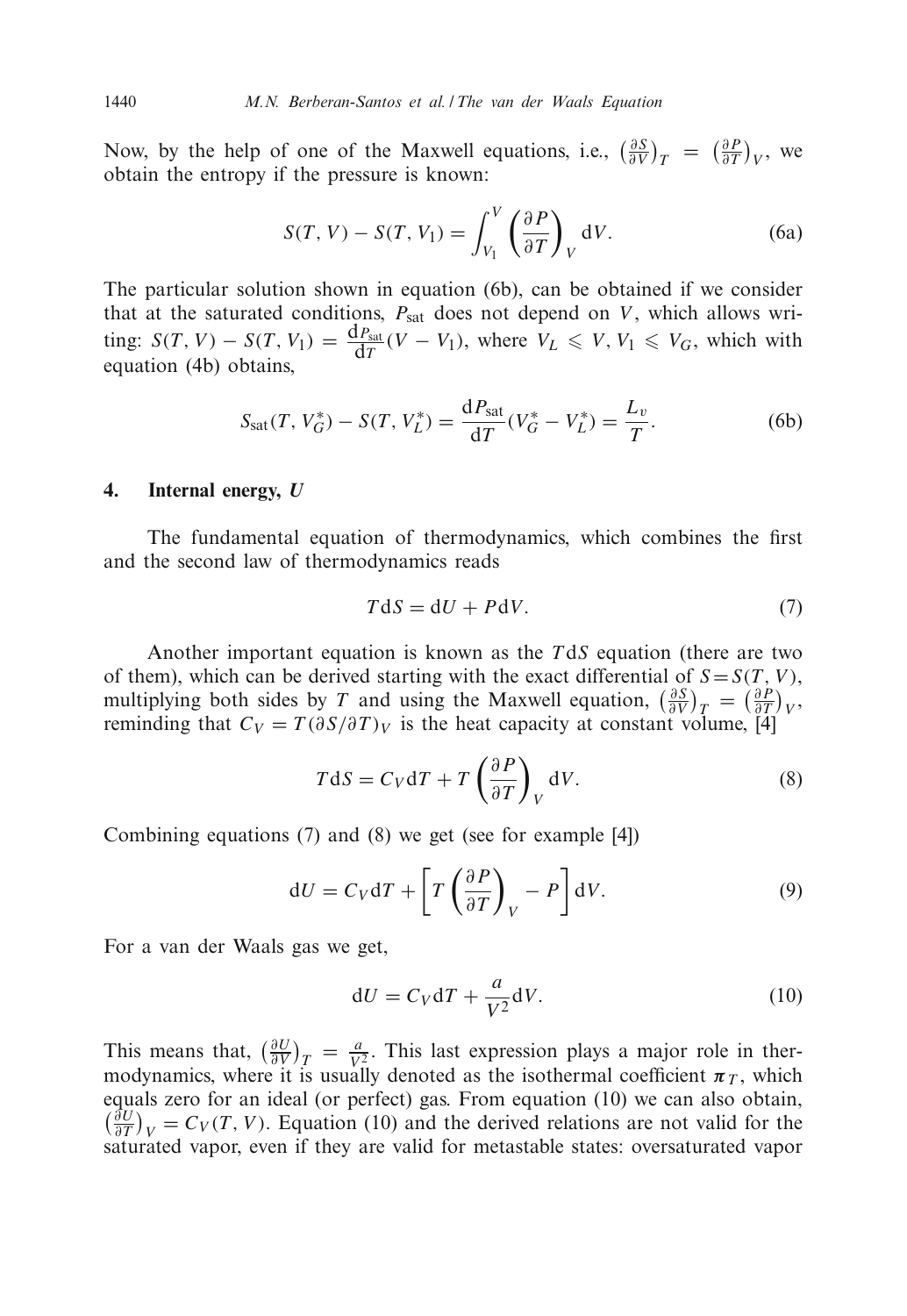and stretched liquids. In fact, at saturated conditions, WEOS is not described by equation [\(2\)](#page-0-0). At saturated conditions (see equation [\(9\)](#page-3-1)),

<span id="page-4-0"></span>
$$
dU_{\text{sat}} = C_{\text{sat,V}} dT + \left[ T \frac{dP_{\text{sat}}}{dT} - P_{\text{sat}}(T) \right] dV, \qquad (11)
$$

where  $C_{\text{sat,V}}$  is the heat capacity of the system liquid plus saturated gas at constant volume and at saturated conditions. In particular,

$$
U_{\text{sat}}(T, V_G^*) - U_{\text{sat}}(T, V_L^*) = \left[ T \frac{\mathrm{d} P_{\text{sat}}}{\mathrm{d} T} - P_{\text{sat}}(T) \right] (V_G^* - V_L^*). \tag{12a}
$$

Combining this equation with equation [\(6b\)](#page-3-0) we have

$$
U_{\text{sat}}(T, V_G^*) - U_{\text{sat}}(T, V_L^*) = L_v - P_{\text{sat}}(T)(V_G^* - V_L^*). \tag{12b}
$$

Equations [\(6b\)](#page-3-0) and [\(12b\)](#page-4-0) follow from equation [\(4a\)](#page-2-0) if it is reminded that in processes where T and P are constants:  $L_v = \Delta Q = T \Delta S = \Delta U + P_{sat} \Delta V$ .

#### **5. Free energy** *F*

From equation [\(5\)](#page-2-1), in processes where  $T$  is constant, it follows that:  $\left(\frac{\partial F}{\partial V}\right)_T = -P(T, V)$ 

<span id="page-4-1"></span>This equation allows calculating  $F$  if the pressure is known, through equation,

$$
F(T, V) - F(T, V_1) = -\int_{V_1}^{V} P(T, V) dV.
$$
 (13a)

As, at the saturated conditions,  $P_{\text{sat}}$  does not depend on V, then  $F_{\text{sat}}(T, V)$  –  $F_{\text{sat}}(T, V_1) = -P_{\text{sat}}(T)(V - V_1)$ , and, in particular,

$$
F_{\text{sat}}(T, V_G^*) - F_{\text{sat}}(T, V_L^*) = -P_{\text{sat}}(T)(V_G^* - V_L^*). \tag{13b}
$$

#### **6. Gibbs function,** *G*

$$
G(T, V) = F + P(T, V)V.
$$
\n<sup>(14)</sup>

At the saturated conditions, the Gibbs function,  $G_{sat}(T, V) = F_{sat}(T, V) +$  $P_{\text{sat}}(T)V$ , does not change when the volume is changing and the temperature is kept constant, i.e.,  $G_{sat}(T, V) - G_{sat}(T, V_1) = 0$ . In particular,  $G_{sat}(T, V_G^*)$  –  $G_{\text{sat}}(T, V_L^*) = 0.$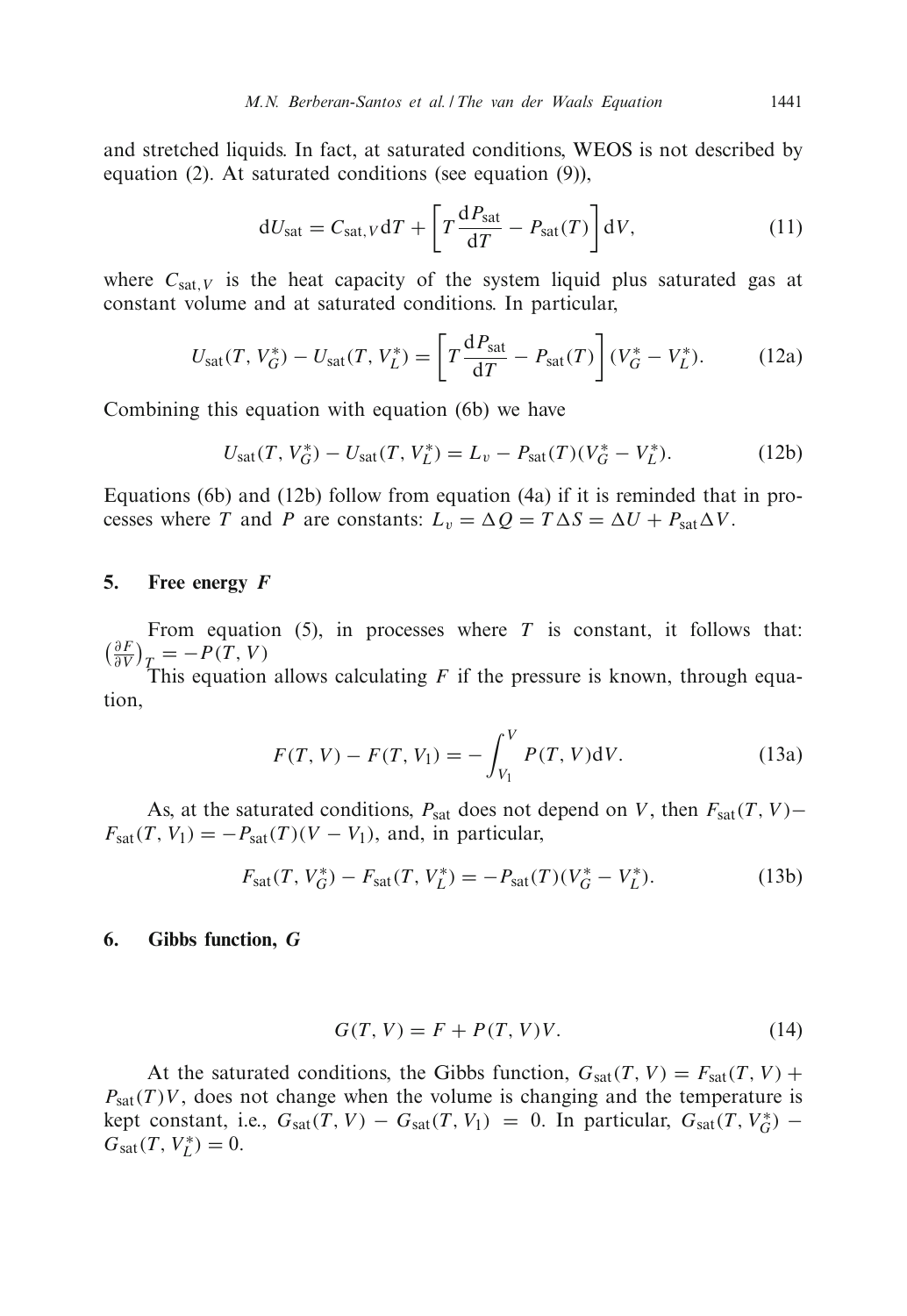#### <span id="page-5-0"></span>**7. Heat capacity at constant volume,** *CV*

Applying the condition that equation [\(5\)](#page-2-1) is a perfect differential (the second derivative of the entropy does not depend on the order of differentiation,  $\frac{\partial^2 S}{\partial T \partial V} = \frac{\partial^2 S}{\partial V \partial T}$ , we get [reminding that,  $C_V/T = (\partial S/\partial T)_V$ , and  $(\partial S/\partial V)_T = (\partial P/\partial T)_V$  (a Maxwell relation)]

$$
\left(\frac{\partial C_V}{\partial V}\right)_T = T \left(\frac{\partial^2 P}{\partial T^2}\right)_V.
$$
\n(15)

The van der Waals equation predicts that the pressure is a linear function of the temperature, therefore  $(\partial C_V/\partial V)_T = 0$  and  $C_V$  does not depend on the gas volume. As, at very large volumes, the van der Waals gas behaves like an ideal gas, the heat capacity of the van der Waals gas equals the heat capacity of an ideal gas, a fact that contradicts the experimental evidence [\[5\]](#page-20-4). This conclusion is not valid for a saturated vapor, whose pressure depends on the temperature in a more complicated way (see below). By the same reasons the heat capacity of a vdW fluid does not depend on the volume. The difference between heat capacities of a van der Waals gas and a van der Waals fluid is obtained below.

The heat capacities at the constant pressure and constant volume are connected by the equation,

$$
C_P = C_V - T \left(\frac{\partial P}{\partial T}\right)^2_V / \left(\frac{\partial P}{\partial V}\right)^2.
$$
 (16)

# <span id="page-5-1"></span>**8. Discussion**

The last equation shows that  $C_P > C_V$  because  $(\partial P/\partial V)_T < 0$ . In fact, while the volume decreases, the pressure increases in all systems. The simpler analytical solution for the pressure of a van der Waals gas and liquid tells that,

$$
P = \frac{RT}{V - b} - \frac{a}{V^2}.\tag{17}
$$

This equation allows to obtain

$$
\left(\frac{\partial P}{\partial V}\right)_T = -\frac{RT}{(V-b)^2} + \frac{2a}{V^3} < 0. \tag{18}
$$

For gases (gas volume)  $V_G \gg b$ , and inequality (18) gives  $V_G > 2a/RT$ . Taking into account equation [\(3\)](#page-0-0) we obtain,  $V_G > 9T_cV_c/4T = 9V_c/4T_r$ , which means that at low temperatures, the gas volume,  $V_G$ , must be large enough, and the gas phase is the only phase of the system. From now on the following dimensionless reduced volume, temperature, and pressure will be used:  $V_r = V/V_c$ , and  $T_r = T/T_c$ ,  $P_r = P/P_c$ . At smaller volumes, saturated vapor, and liquid coexist.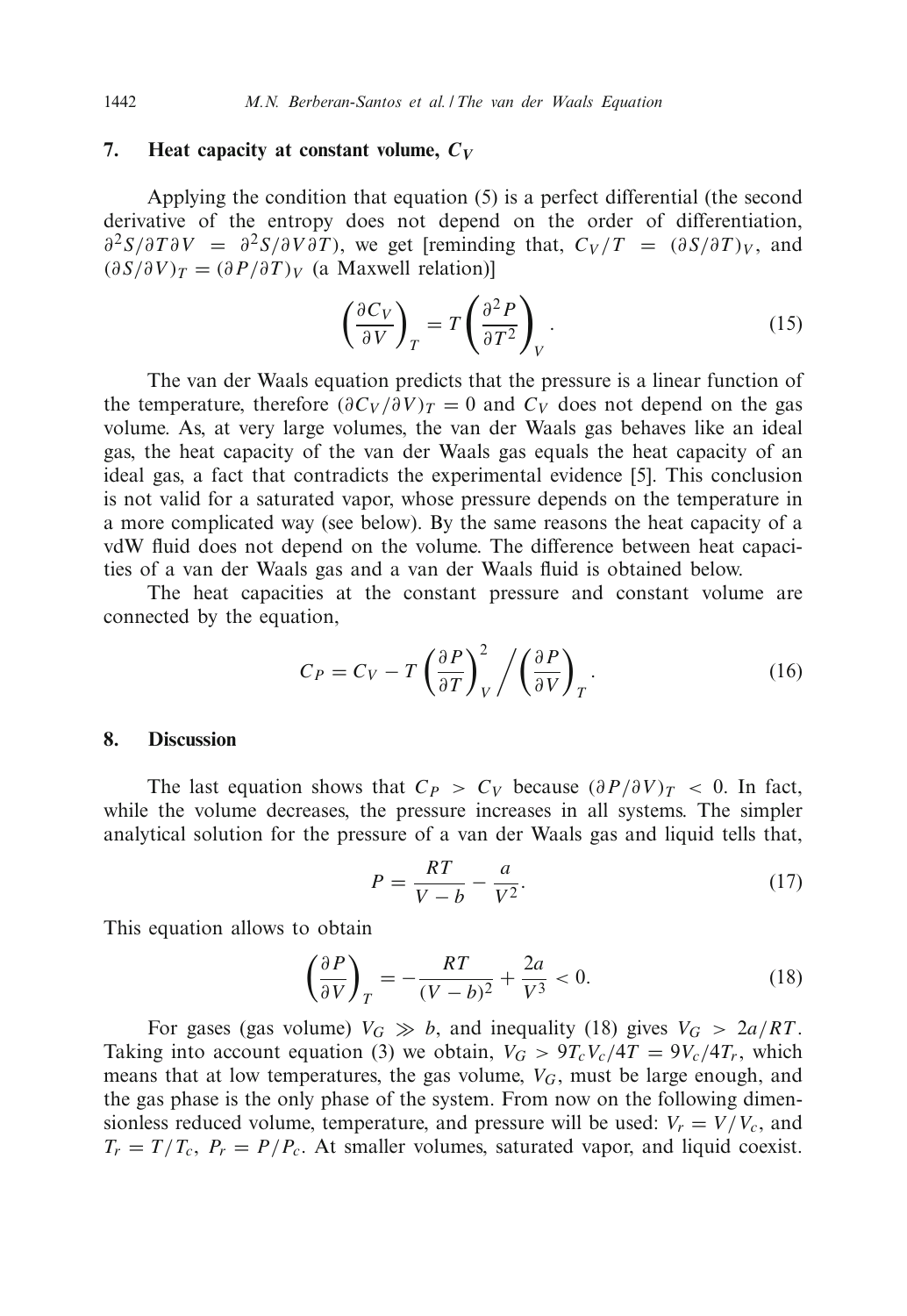Now, by the aid of equations [\(16\)](#page-5-0) and [\(17\)](#page-5-1), and also by the aid of the last result on  $V_G$ , the following interesting expression for the heat capacity of a van der Waals gas is obtained.

$$
C_P - C_V = \frac{R}{1 - V_G/V} = \frac{R}{1 - \frac{9}{4T_r V_r}}.\tag{19}
$$

This expression shows that for a van der Waals gas:  $C_P - C_V > R$ . This difference increases with decreasing gas volume.

For liquids at low temperature,  $V_L > b$  and  $V_L \sim b$ , and by the aid of equation [\(18\)](#page-5-1) we get,

$$
-\frac{RT}{(V-b)^2} + \frac{2a}{b^3} < 0. \tag{20}
$$

From this equation, and by the aid of equations [\(3\)](#page-0-0), i.e.,  $b = V_c/3$ , and  $Rb/2a = 4/27T_c$ , and reminding that  $V_L \ge b$ , the following result is obtained

$$
\frac{V_c}{3} \leqslant V_L < \frac{V_c}{3} \left( 1 + \frac{2}{3\sqrt{3}} \sqrt{T_r} \right). \tag{21}
$$

This result tells that at low temperatures, the volume of the liquid,  $V_L$ , is small enough. At larger volumes, saturated vapor, and liquid can coexist.

Equation [\(16\)](#page-5-0) with equations [\(17\)](#page-5-1) and [\(21\)](#page-5-1) allow the estimation of the heat capacity for the liquid,

$$
C_P - C_V = \frac{R}{1 - \frac{9 \times 27}{4T_r} (V_r - 1/3)^2},\tag{22}
$$

which tells that also for a van der Waals liquid  $C_P - C_V > R$ , and that this difference increases with increasing liquid volume.

For intermediate volumes, where liquid and saturated gas coexist, the volume,  $V$ , occupied by the system obeys the following relation,

$$
\frac{V_c}{3} + \frac{2V_c}{9\sqrt{3}}\sqrt{T_r} < V < \frac{9}{4}V_c/T_r. \tag{23}
$$

Equation [\(16\)](#page-5-0) is not valid for saturated conditions where pressure does not depend on the volume, i.e., here we are facing a first-order phase transition (following Ehrenfest's classification) for which  $C_P \rightarrow \infty$ .

While the analytical solution for pressure of a van der Waals liquid and gas is very simple (see equation [17\)](#page-5-1), solutions for the vapor pressure and molar volumes of gas and liquid under saturated conditions (at the liquid-vapor boundary,  $P_{\text{sat}}$ ,  $V_G^*$ , and  $V_L^*$ ) are usually obtained numerically [\[6](#page-20-5), [7\]](#page-20-6). Analytical solutions for these values are known in very limited regions of temperatures [\[8](#page-20-7)].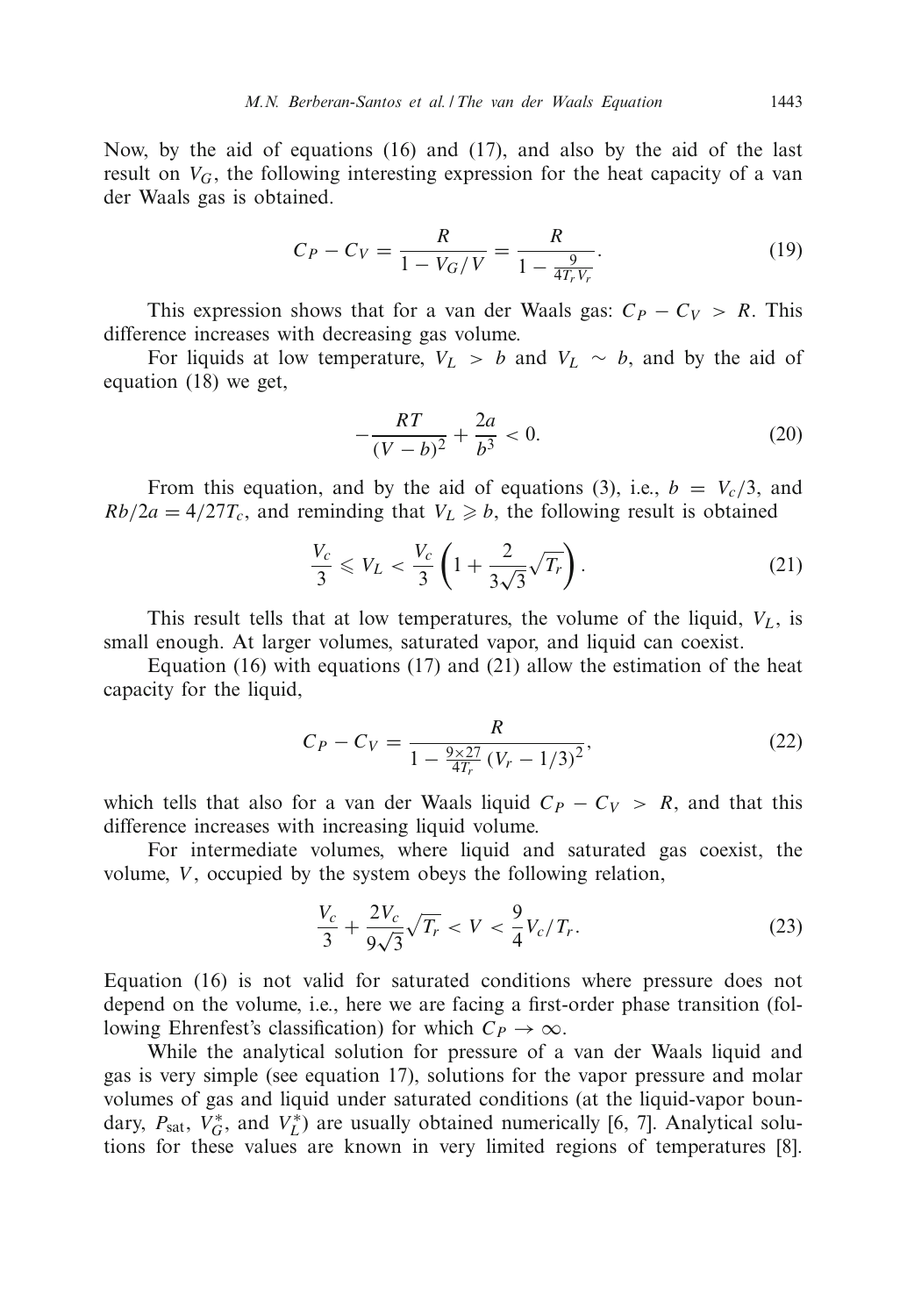In this paper, we obtained these solutions in the whole region of coexistence of saturated-vapor and liquid, i.e., for temperatures from  $0K$  to  $T_c$ . Equation [\(17\)](#page-5-1) can be rewritten, using the reduced concentration,  $c = 1/V_r$  (note that  $C = 1/V$ has the meaning of molar concentration), reduced pressure, and reduced temperature into the following form,

$$
P_r = \frac{8T_r}{3/c - 1} - 3c^2.
$$
 (24)

By the aid of the Maxwell rule and WEOS, it is possible to obtain the equations for reduced liquid and gas concentrations at the gas-liquid boundary,  $c_L^*$ and  $c^*_{G}$ , as well as the reduced saturated-vapor pressure,  $P_{\text{sat},r}$ , and the reduced temperature,  $T_r$ , [\[6](#page-20-5), [7](#page-20-6)]

$$
\ln \frac{3/c_G^* - 1}{3/c_L^* - 1} = \frac{c_L^* - c_G^*}{c_L^* + c_G^*} \left( \frac{3}{3 - c_L^*} + \frac{3}{3 - c_G^*} \right),\tag{25}
$$

$$
P_{\text{sat},r} = c_G^* c_L^* \left[ 3 - \left( c_G^* + c_L^* \right) \right],\tag{26}
$$

$$
T_r = \frac{1}{8} \left( c_G^* + c_L^* \right) \left( 3 - c_G^* \right) \left( 3 - c_L^* \right). \tag{27}
$$

Note that the molar volumes in the liquid and gas states at the gas–liquid boundary are

$$
V_L^* = 3b/c_L^*, \quad V_G^* = 3b/c_G^*.
$$
 (28)

The detailed calculations for  $c_G^*$  and  $c_L^*$  are displayed in Appendix A. The solutions at the near-critical temperatures, i.e., for  $T_r \to 1$ ,  $c_L^* \to 1$ , and  $c_G^* \to 1$ , for  $c_G^*$  and  $c_L^*$  are the following,

$$
c_L^* = 1 + 2(1 - T_r)^{1/2} + \frac{2}{5}(1 - T_r) - \frac{13}{25}(1 - T_r)^{3/2} + 0.115(1 - T_r)^2, \tag{29}
$$

$$
c_G^* = 1 - 2(1 - T_r)^{1/2} + \frac{2}{5}(1 - T_r) + \frac{13}{25}(1 - T_r)^{3/2} + 0.207(1 - T_r)^2, \tag{30}
$$

$$
\frac{1}{2}\left(c_L^* + c_G^*\right) = 1 + \frac{2}{5}(1 - T_r) + 0.161(1 - T_r)^2.
$$
\n(31)

where equation [\(29\)](#page-5-1) is valid for  $0 \leq T_r \leq 1$  (see figure [1,](#page-5-1) dotted line), equation [\(30\)](#page-5-1) is, instead, valid for  $0.46 < T_r \le 1$  (see figure [2,](#page-5-1) dotted line), and equation [\(31\)](#page-5-1) is valid for  $0.25 < T_r \le 1$  (see figure [3,](#page-5-1) dotted line).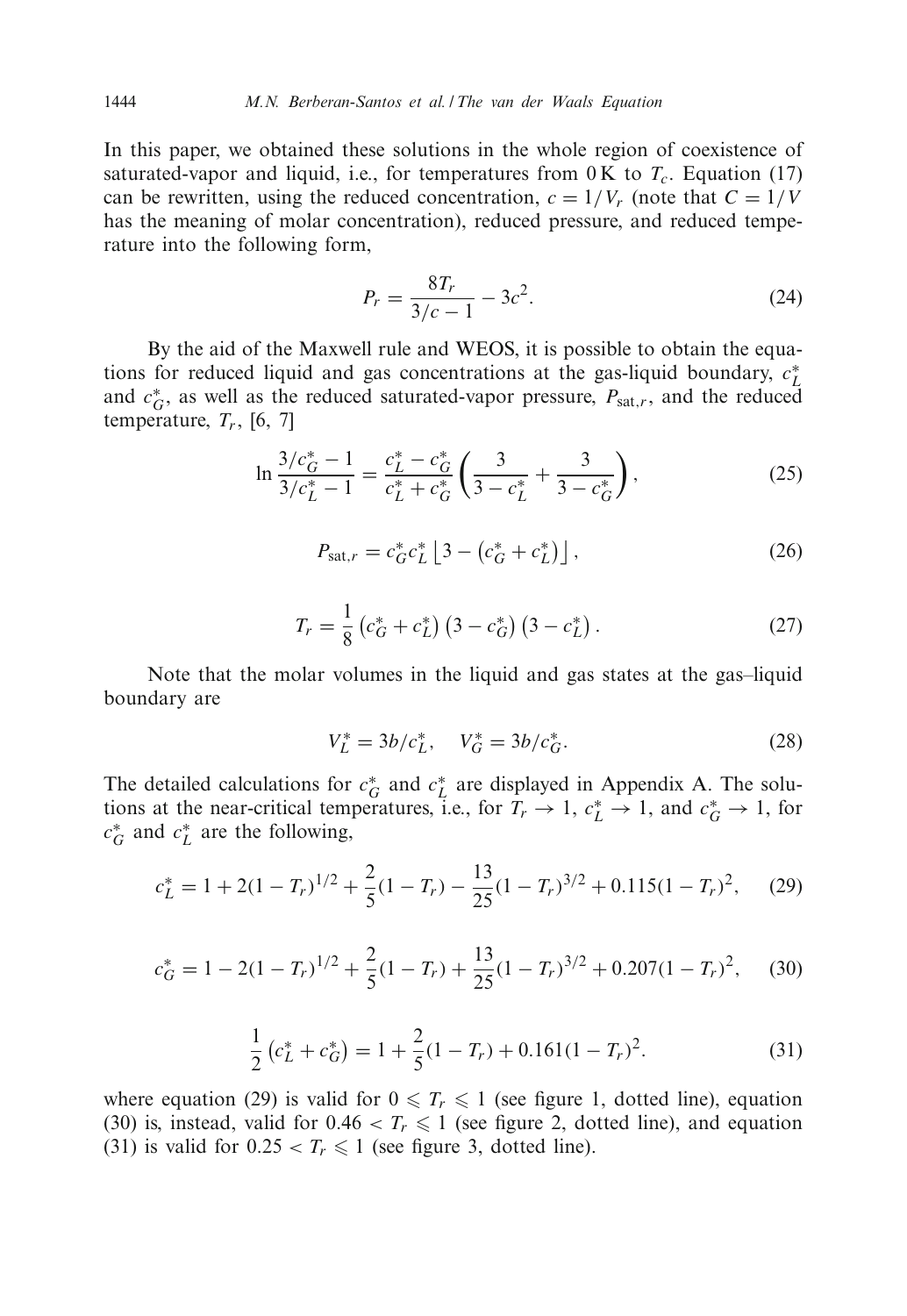

Figure 1. Dependence of the reduced liquid concentration,  $C_L^*$ , on the reduced temperature,  $T_r$ : exact numerical solution (solid line), equation [\(29\)](#page-5-1) (near-critical temperature limit, dotted line), and equation [\(32\)](#page-5-1) (low-temperature limit, dashed line). Solid and dotted lines are practically coincident (in the limits of figure precision).

Appendix B will show that at the near-zero temperatures,  $T_r \to 0$ ,  $c_L^* \to 3$ ,  $c_G^* \to 0$ :

$$
c_L^* = \frac{3}{2} \left( 1 + \sqrt{1 - \frac{32}{27} T_r} \right),\tag{32}
$$

$$
c_G^* = \frac{3c_L^*}{e(3 - c_L^*)} \exp\left(-\frac{1}{1 - c_L^*/3}\right),\tag{33}
$$

$$
\frac{1}{2}\left(c_L^* + c_G^*\right) = \frac{3}{2} - \frac{4}{9}T_r - 0.15T_r^2.
$$
\n(34)

Equation [\(32\)](#page-5-1) is valid for  $0 \le T_r < 0.7$  (see figure [1,](#page-5-1) dashed line), equation [\(33\)](#page-5-1) is, instead, valid for  $0 \leq T_r < 0.33$  (see figure [2,](#page-0-0) dashed line), and equation [\(34\)](#page-5-1) is valid for  $0 \leq T_r < 0.64$  (see figure [3,](#page-5-1) dashed line). These results are obtained from the fitting procedure. Equations [\(29\)](#page-5-1)–[\(34\)](#page-5-1) together with equations [\(26\)](#page-5-1) and [\(28\)](#page-5-1) allow calculating the change of thermodynamic functions at saturated conditions. Note that the values of the thermodynamic functions depend on the combination of two products  $(V_G^* - V_L^*) dP_{sat}/dT$  and  $P_{sat}(T)(V_G^* - V_L^*)$ . Taking into account equations [\(26\)](#page-5-1) and [\(28\)](#page-5-1), we have,

$$
P_{\rm sat} \left( V_G^* - V_L^* \right) = 3b P_c P_r \left( \frac{1}{c_G^*} - \frac{1}{c_L^*} \right) = 3b P_c \left( 3 - c_G^* - c_L^* \right) \left( c_L^* - c_G^* \right). \tag{35}
$$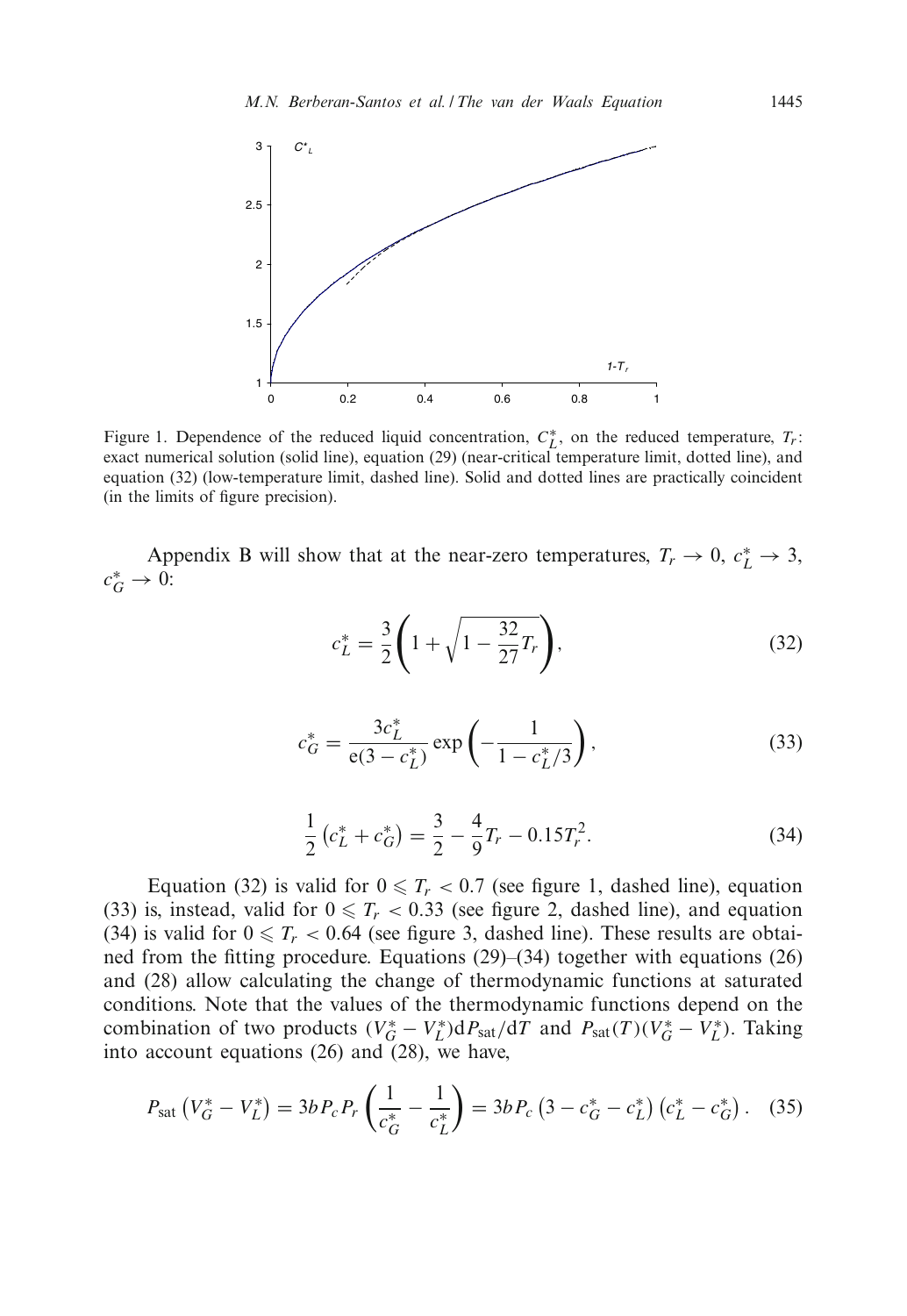

Figure 2. Dependence of the reduced gas concentration,  $C_G^*$ , on the reduced temperature,  $T_r$ : exact numerical solution (solid line), equation [\(30\)](#page-5-1) (near-critical temperature limit, dotted line), and equation [\(33\)](#page-5-1) (near-critical temperature limit, dashed line).



Figure 3. Dependence of  $(C_G^* + C_L^*)/2$  on the reduced temperature,  $T_r$ : exact numerical solution (solid line), equation [\(31\)](#page-5-1) (near-critical temperature limit, dotted line), and equation [\(34\)](#page-5-1) (nearcritical temperature limit, dashed line).

## *8.1. Thermodynamic functions at near-critical temperature*

<span id="page-9-0"></span>At the near-critical temperatures, equations [\(35\)](#page-5-1), [\(29\)](#page-5-1), and [\(30\)](#page-5-1) give

$$
P_{\text{sat}}\left(V_G^* - V_L^*\right) = 12bP_c\left(1 - T_r\right)^{1/2} - \frac{318bP_c}{25}\left(1 - T_r\right)^{3/2} + O\left[\left(1 - T_r\right)^2\right].\tag{36a}
$$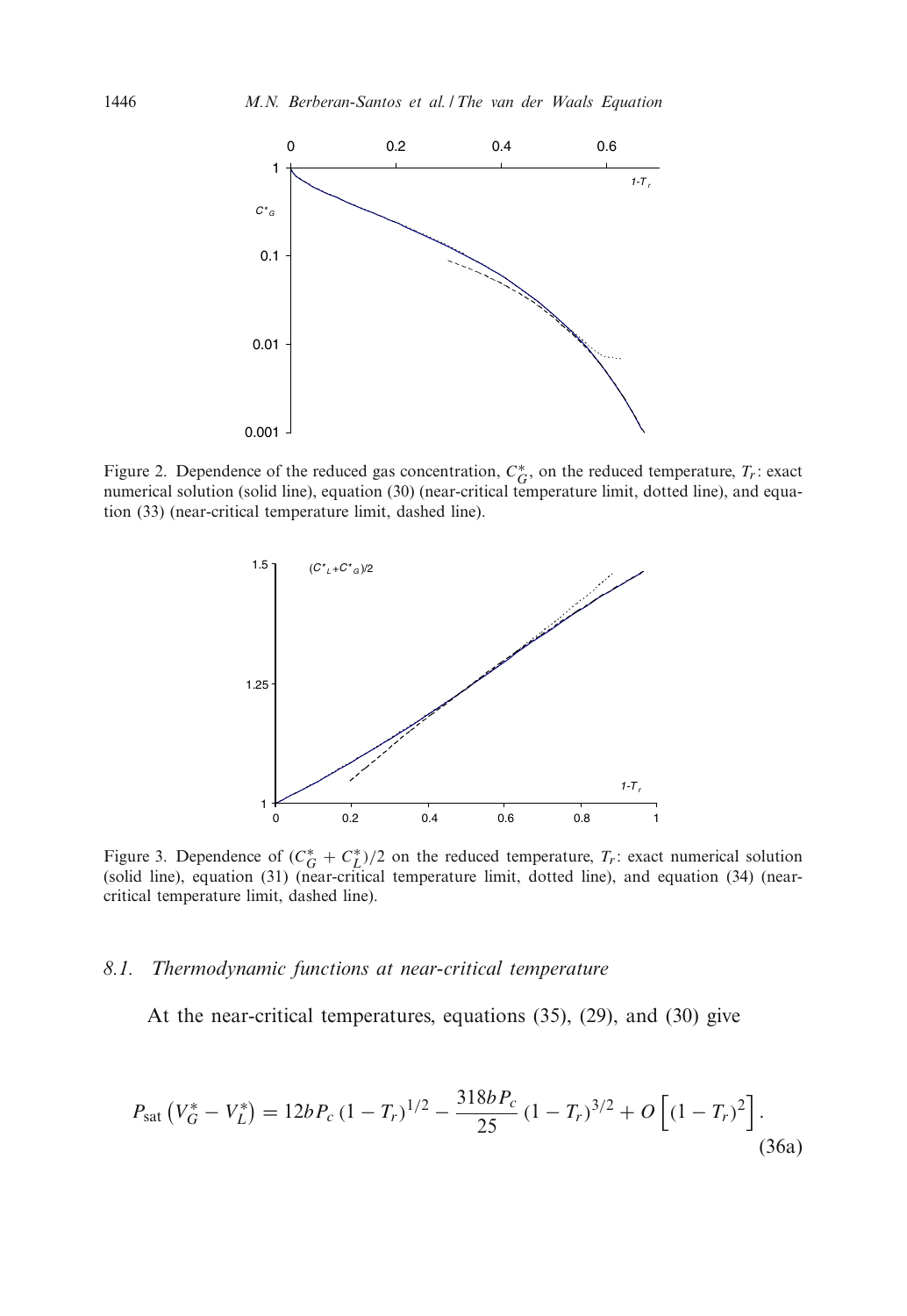For the big O-notation see note.<sup>1</sup> Note that  $bP_c = RT_c/8$  according to equation [\(3\)](#page-0-0). Therefore, equation [\(36a\)](#page-9-0) can be rewritten as

$$
P_{\rm sat} \left( V_G^* - V_L^* \right) = \frac{3}{2} R T_c \left( 1 - T_r \right)^{1/2} - \frac{318 R T_C}{25 \times 8} \left( 1 - T_r \right)^{3/2} + O \left[ \left( 1 - T_r \right)^2 \right]. \tag{36b}
$$

At the same temperatures,

$$
P_{\text{sat,r}} = 1 - 4(1 - T_r) + 4.8(1 - T_r)^2, \quad 0.46 < T_r \leq 1,\tag{37}
$$

$$
\frac{1}{c_G^*} - \frac{1}{c_L^*} = 4(1 - T_r)^{1/2} + \frac{194}{25}(1 - T_r)^{3/2} + O\left[ (1 - T_r)^2 \right]
$$
(38)

and

$$
\frac{dP_{\text{sat,r}}}{dT_r} = 4 - 9.6(1 - T_r). \tag{39}
$$

Thus, the other product,

$$
\left(V_G^* - V_L^*\right) \frac{\mathrm{d}P_{\text{sat}}}{\mathrm{d}T} = 3b \left(\frac{1}{c_G^*} - \frac{1}{c_L^*}\right) \frac{P_c}{T_c} \frac{\mathrm{d}P_{\text{sat},r}}{\mathrm{d}T_r} \tag{40}
$$

can be rewritten as (remind that  $bP_c = RT_c/8$ )

$$
\left(V_G^* - V_L^*\right) \frac{\mathrm{d}P_{\text{sat}}}{\mathrm{d}T} = 48b \frac{P_c}{T_c} (1 - T_r)^{1/2} + O\left[ (1 - T_r)^{3/2} \right]
$$

$$
= 6R (1 - T_r)^{1/2} + O\left( (1 - T_r)^{3/2} \right). \tag{41}
$$

Thus, at near-critical temperature, the enthalpy of vaporization,  $L<sub>v</sub>$ , is temperature dependent [see equation (4)],

$$
L_v = T \left( V_G^* - V_L^* \right) \frac{dP_{\text{sat}}}{dT} = 6RT_C \left( 1 - T_r \right)^{1/2} + O\left[ \left( 1 - T_r \right)^{3/2} \right]. \tag{42}
$$

Notice that Landau and Lifshiz obtained this same temperature dependence in another way [\[9\]](#page-20-8). From equation [\(6b\)](#page-3-0), for the entropy, we obtain (at  $T \approx T_c$ )

$$
S_{\rm sat}(T, V_G^*) - S(T, V_L^*) = \frac{L_v}{T} = 6R\left(1 - T_r\right)^{1/2} + O\left[\left(1 - T_r\right)^{3/2}\right].\tag{43}
$$

<sup>1</sup>The big O notation or asymptotic notation is a mathematical notation used to describe the asymptotic behavior of functions. Its purpose is to characterize a function's behavior for very large, or very small, inputs in a simple but rigorous way that enables comparison to other functions. An asymptotic expansion is a formal series, which has the property that truncating the series after a finite number of terms provides an approximation to a given function as the argument of the function tends toward a particular, often, finite point. Big  $O$  notation (in mathematics) is usually used to characterize the residual term of a truncated infinite series, and especially of an asymptotic series.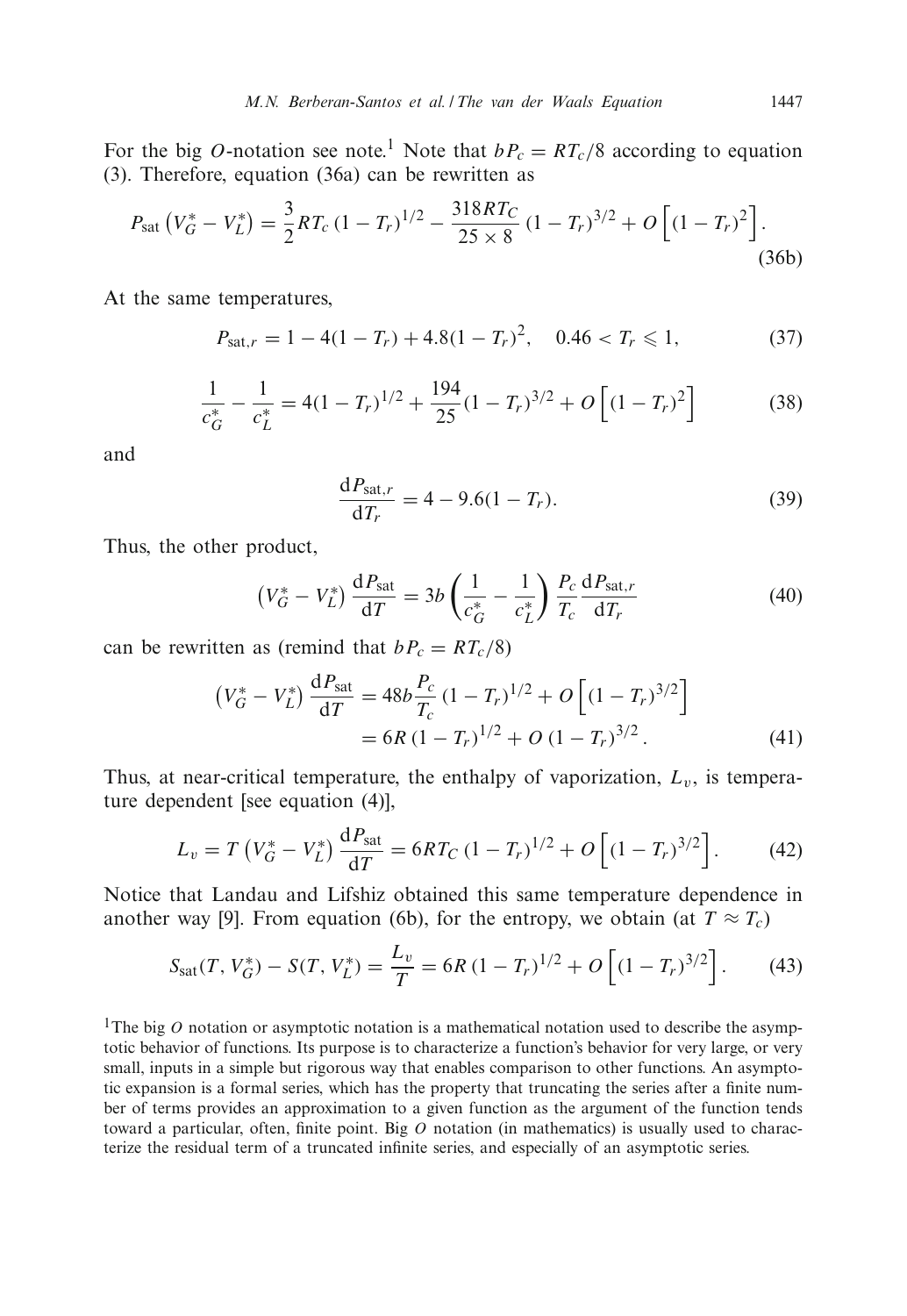Equation [\(43\)](#page-9-0) can be obtained from equation [\(42\)](#page-9-0) noticing that  $L_v = T(S_2 - S_1)$ at  $T = \text{const.}$ 

For the free energy we have [see equation [\(13b\)](#page-4-1)],

$$
F_{\text{sat}}(T, V_G^*) - F_{\text{sat}}(T, V_L^*) = -P_{\text{sat}}(T)(V_G^* - V_L^*)
$$
  
= -12b P<sub>c</sub> (1 - T<sub>r</sub>)<sup>1/2</sup> + O [(1 - T<sub>r</sub>)<sup>3/2</sup>]  
= -\frac{3}{2} R T\_c (1 - T<sub>r</sub>)<sup>1/2</sup> + O [(1 - T<sub>r</sub>)<sup>3/2</sup>]. (44)

For the internal energy [see equation [\(12b\)](#page-4-0)],

$$
U_{\text{sat}}(T, V_G^*) - U_{\text{sat}}(T, V_L^*) = L_v - P_{\text{sat}}(V_G^* - V_L^*)
$$
  
= 36b P<sub>c</sub> (1 - T<sub>r</sub>)<sup>1/2</sup> + O [(1 - T<sub>r</sub>)<sup>3/2</sup>]  
=  $\frac{9}{2} R T_c (1 - T_r)^{1/2} + O [(1 - T_r)^{3/2}].$  (45)

Equations [\(43\)](#page-9-0)–[\(45\)](#page-9-0) agree with equation  $\Delta F = \Delta U - T \Delta S$  obtained from  $F = U - TS$  at saturated conditions and  $T = const.$ 

For the heat capacity at constant volume, we get from equations [\(15\)](#page-5-0) and [\(37\)](#page-9-0), and reminding that  $T = T_cT_r$ ,

$$
\left(\frac{\partial C_{\text{sat},V}}{\partial V}\right)_T = T \left(\frac{\partial^2 P_{\text{sat}}}{\partial T^2}\right)_V \approx 9.6 \frac{T}{T_c^2} P_c. \tag{46}
$$

Here, the sign  $\approx$  means that number coefficient 9.6 is not exact. After integration of this equation, we obtain

$$
C_{\text{sat},V}(V_G^*, T) - C_{\text{sat},V}(V_L^*, T) \approx 9.6 \frac{T}{T_c^2} P_c(V_G^* - V_L^*), \quad 0.46 < T_r \leq 1. \tag{47}
$$

This equation can be written, taking into account equations [\(28\)](#page-5-1), [\(38\)](#page-9-0), and  $bP_c = RT_c/8$ , as,

$$
C_{\text{sat,V}}(V_G^*, T) - C_{\text{sat,V}}(V_L^*, T) \approx 9.6 \frac{T}{T_c^2} 3b P_c (1/c_G^* - 1/c_L^*) \approx 9.6 \frac{3}{2} R (1 - T_r)^{1/2} \,. \tag{48}
$$

Note that  $C_{\text{sat},V}(V_G^*,T)$  is equal to the heat capacity of an ideal gas  $(C_V(V_G^*,T))$  $iR/2$  where i is the number of degrees of freedom of a gas molecule) and  $C_{\text{sat,V}}(V_L^*,T)$  is the heat capacity of the van der Waals liquid,  $C_V^{\text{liq}}$ . Thus, the expression for  $C_V^{\text{liq}}$ , which does not change at  $V_L < V_L^*$ , is

$$
C_V^{\text{liq}} = \frac{i}{2}R - 9.6\frac{3}{2}R(1 - T_r)^{1/2}.
$$
 (49)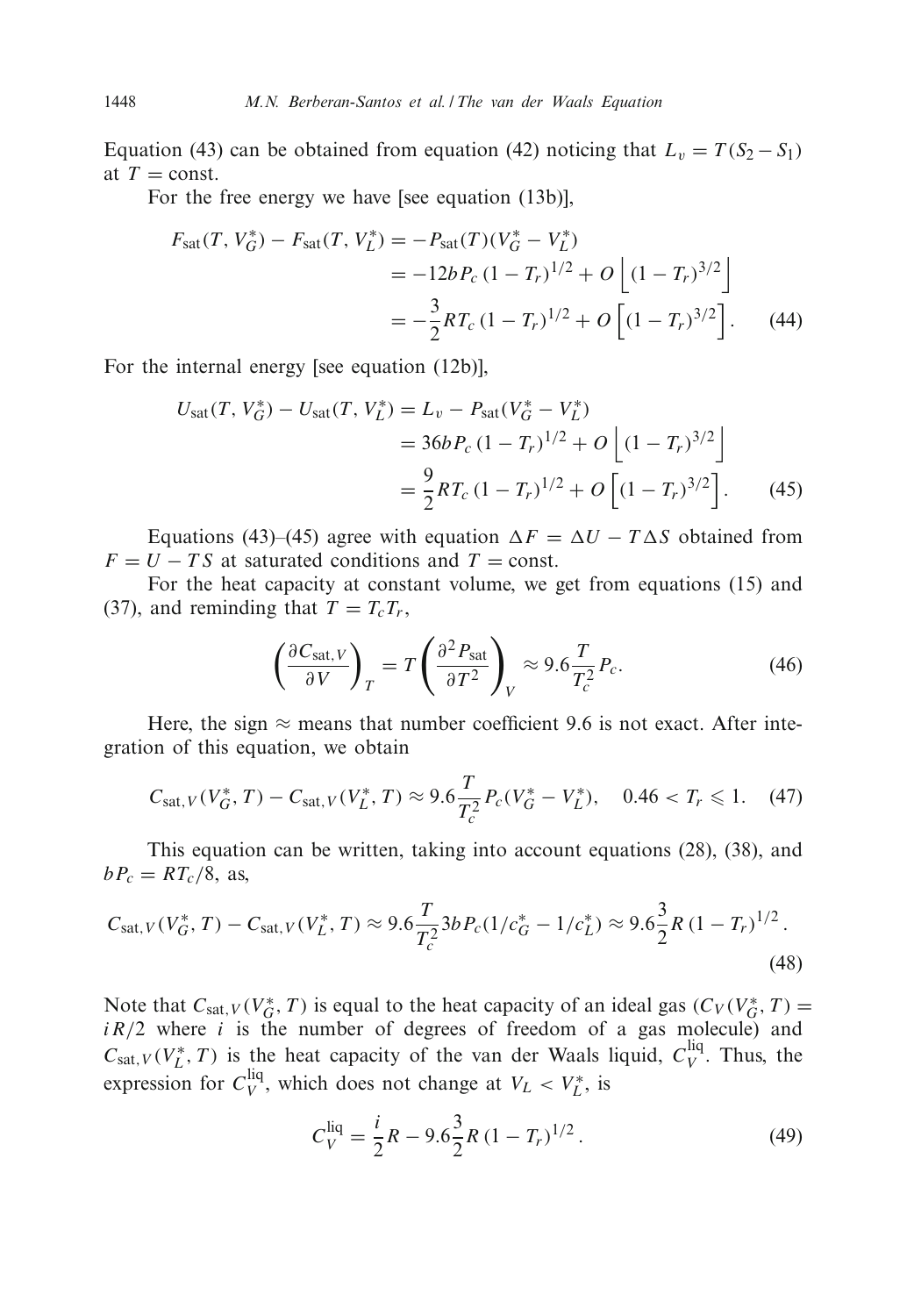| theoretical gas values. |        |                   |        |                                  |  |  |
|-------------------------|--------|-------------------|--------|----------------------------------|--|--|
| Substance               | Gas    | Gas (theoretical) | Liquid | Solid                            |  |  |
| Aluminum                | 21.38  | 20.8              | 24.21  | 24.35                            |  |  |
| Carbon                  | 20.838 | 20.8              |        | 8.527 (graphite) 6.113 (diamond) |  |  |
| Methanol                | 43.89  | 33.2              | 81.6   |                                  |  |  |
| Ethanol                 | 65.44  | 33.2              | 111.46 |                                  |  |  |
| Benzene                 | 81.67  | 33.2              | 136.1  |                                  |  |  |
| Chlorine                | 33.91  | 29.1              |        |                                  |  |  |
| Iodine                  | 54.44  | 29.1              |        | 36.90                            |  |  |
| Lead                    | 20.79  | 20.8              |        | 25.40                            |  |  |
| Mercury                 | 20.786 | 20.8              |        | 27.983                           |  |  |
| Sodium                  | 20.79  | 20.8              |        | 28.24                            |  |  |
| NaCl                    |        | 29.1              |        | 50.50                            |  |  |
| Sulphur                 | 23.673 | 20.8              |        | 23.6 (monoclin.) 22.64 (rhombic) |  |  |
| Zinc                    | 20.79  | 20.8              |        | 25.40                            |  |  |
| Water                   | 33.58  | 33.2              | 75.291 | 37.8 (ice, $0^{\circ}$ C)        |  |  |

Table 1  $C_P/J K^{-1}$  mol<sup>-1</sup> values in the solid, liquid, and gas phases [\[10](#page-20-9)]. In the third column are the

At the critical temperature,  $V_L^* = V_G^*$ ,  $C_V(V_G^*, T) = C_V(V_L^*, T)$ , and the liquid cannot be distinguished from the gas. At lower temperature, the change of phase from liquid to gas should be considered, and the heat capacity jumps to another value (we are facing a phase transitions of the first order), and we have obtained the value of this jump. Thus, at the phase transition the heat capacity of a liquid is smaller than the heat capacity of a gas. This fact could be explained considering that the translational and rotational motions are relatively frozen in a liquid. In reality, forgetting van der Waals, the heat capacity of a liquid (as well as the heat capacity of a solid) is larger that the heat capacity of a gas (see table [1\)](#page-9-0). The theoretical gas values in table [1](#page-9-0) were obtained with equation,  $C_P =$  $C_V + R = R(i + 2)/2$ , which is valid for an ideal gas; here i equals the number of degrees of freedom, and only translational and rotational degrees of freedom have been taken into account.

#### <span id="page-12-0"></span>*8.2. Thermodynamic functions at low-temperature limit*

In the other limit, at near zero temperatures, we have from equations [\(35\)](#page-5-1) and [\(B4\)](#page-18-0),

$$
P_{\rm sat} \left( V_G^* - V_L^* \right) = 3b \, P_c \left( 3 - c_G^* - c_L^* \right) \left( c_L^* - c_G^* \right) = 8b \, P_c \frac{T}{T_c} + O(T_r^2). \tag{50}
$$

While from equations [\(26\)](#page-5-1), [\(28\)](#page-5-1)–[\(34\)](#page-5-1) one can obtain

$$
c_G^* = \frac{81}{8eT_r} \exp\left(-\frac{27}{8T_r}\right),\tag{51}
$$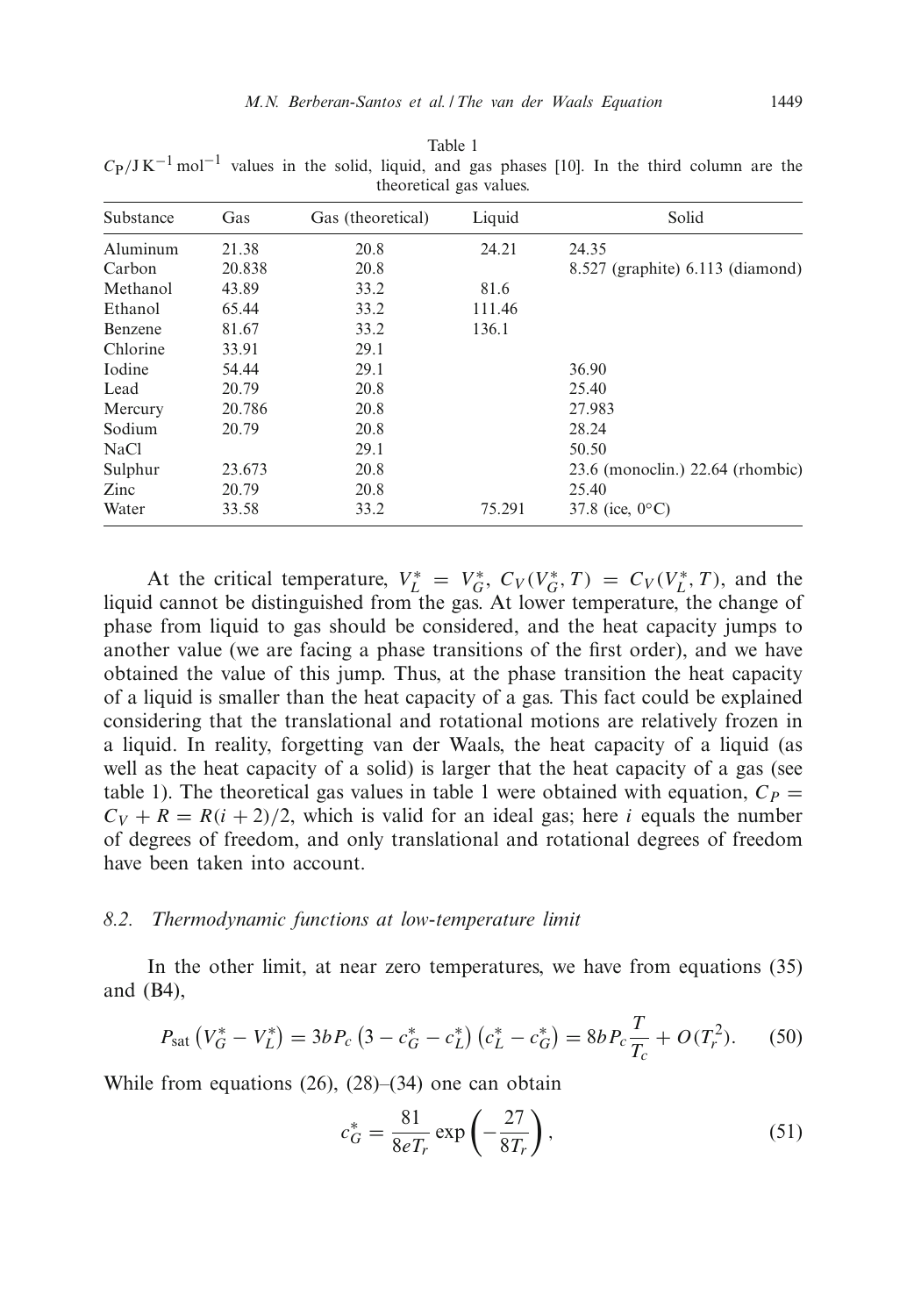1450 *M.N. Berberan-Santos et al. / The van der Waals Equation*

$$
P_{\text{sat,r}} = c_G^* \frac{3}{2} \left( 1 + \sqrt{1 - \frac{32}{27} T_r} \right) \frac{8}{9} T_r \cong \frac{8}{3} c_G^* T_r = \frac{27}{e} \exp\left(-\frac{27}{8T_r}\right). \tag{52}
$$

This result (equation [\(52\)](#page-12-0)) can also be obtained from the Clausius–Clapeyron equation [\(4a\)](#page-2-0) if the enthalpy of vaporization,  $L<sub>v</sub>$ , is not temperature-dependent and equals  $27RT_C/8$ .

At very low temperatures ( $T_r \rightarrow 0$ ) and with equations [\(51\)](#page-12-0) and [\(52\)](#page-12-0) we have

$$
\frac{\mathrm{d}P_{\text{sat,r}}}{\mathrm{d}T_r} = \frac{27 \times 27}{8e} \frac{1}{T_r^2} \exp\left(-\frac{27}{8T_r}\right),\tag{53}
$$

$$
\frac{d^2 P_{\text{sat,r}}}{dT_r^2} = \frac{27 \times 27 \times 27}{64e} \frac{1}{T_r^4} \exp\left(-\frac{27}{8T_r}\right). \tag{54}
$$

Notice that, due to the condition  $T_r \to 0$ , a term has been dropped in equation [\(54\)](#page-12-0).

$$
\left(V_G^* - V_L^*\right) \frac{dP_{sat}}{dT} = 3b \left(\frac{1}{c_G^*} - \frac{1}{c_L^*}\right) \frac{P_c}{T_c} \frac{dP_{sat,r}}{dT_r} \cong 3b \frac{P_c}{T_c} \frac{1}{c_G^*} \frac{dP_{sat,r}}{dT_r} \n= 27b \frac{P_c}{T_c} \frac{1}{T_r} = \frac{27R}{8T_r}.
$$
\n(55)

Thus, at near-zero temperature (T  $\rightarrow$  0 K,  $bP_c = RT_c/8$ ) we have

$$
L_v = T \left( V_G^* - V_L^* \right) \frac{\mathrm{d}P_{\text{sat}}}{\mathrm{d}T} = 27b P_c = \frac{27}{8} R T_C, \tag{56}
$$

i.e., the enthalpy of vaporization does not depend on the temperature, and, as it must be, the entropy of a gas is larger than the entropy of a liquid:

$$
S_{\rm sat}(T, V_G^*) - S_{\rm sat}(T, V_L^*) = \frac{L_v}{T} = \frac{27R}{8T_r}.
$$
\n(57)

As WEOS does not take into account quantum effects, equation [\(57\)](#page-12-0) contradicts the Nernst theorem (third law of thermodynamics):  $S(T)$  approaches a finite limit at  $T = 0$ , which does not depend on specifics of processes that brought the system to the  $T = 0$  state. Notice that the same problem holds for an ideal gas, where  $S(T, V_2) - S(T, V_1) = R\ln(V_2/V_1)$ .

$$
F_{\rm sat}(T, V_G^*) - F_{\rm sat}(T, V_L^*) = -P_{\rm sat}(T)(V_G^* - V_L^*) = -8bP_cT_r = -RT,\tag{58}
$$

i.e., the free energy of a gas is equal to the free energy of a liquid at  $T \to 0$ ,

$$
U_{\text{sat}}(T, V_G^*) - U_{\text{sat}}(T, V_L^*) = L_v - P_{\text{sat}}(V_G^* - V_L^*) = \frac{27}{8}RT_C - RT,\tag{59}
$$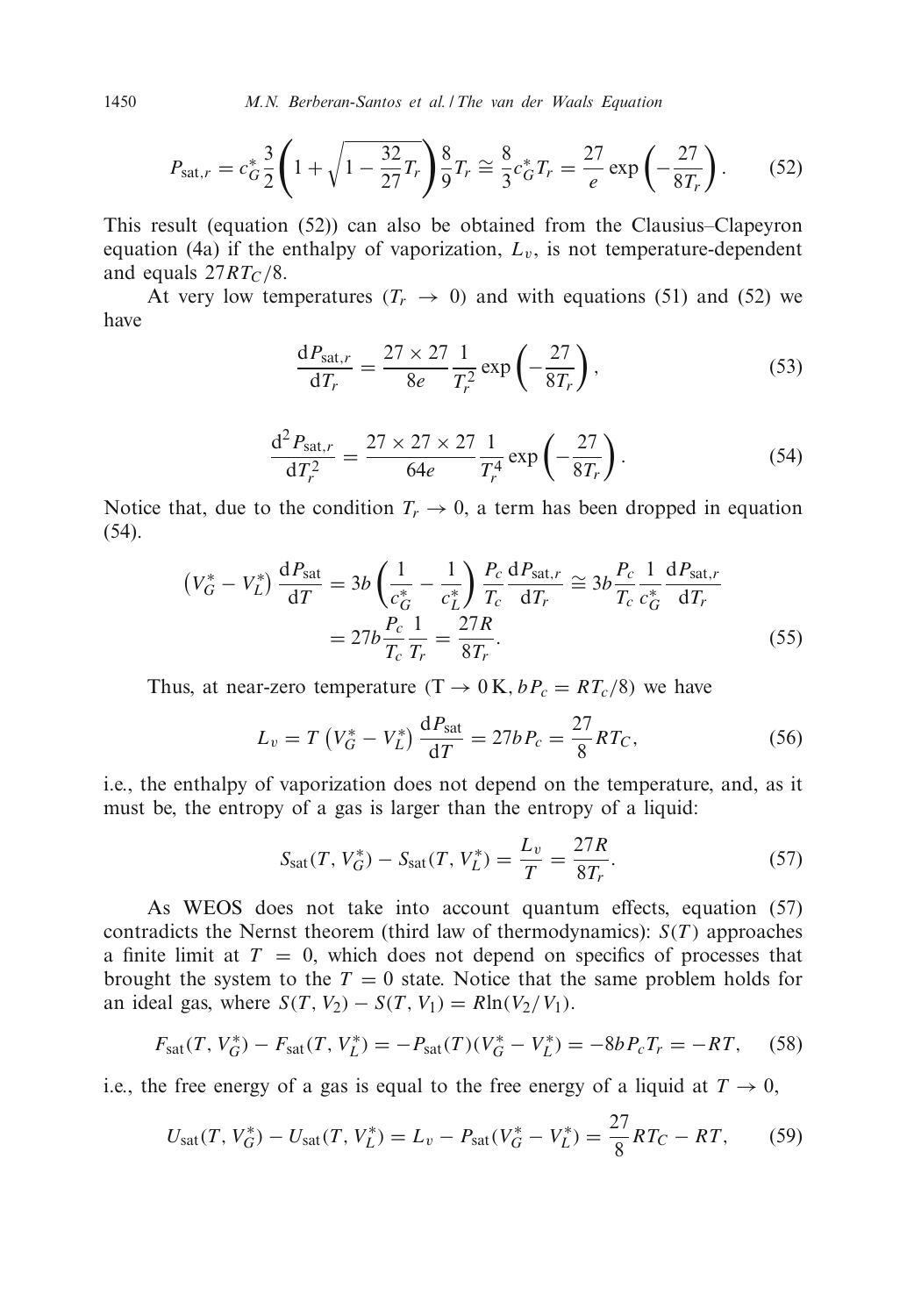i.e., the internal energy of a gas is larger then the free energy of a liquid. The equations [\(57\)](#page-12-0)–[\(59\)](#page-12-0) agree with equation  $\Delta F = \Delta U - T \Delta S$  obtained from  $F =$  $U - TS$  at saturated conditions and  $T =$  const.

The change of the heat capacities at the phase change (liquid  $\rightarrow$  gas) is,

$$
C_{\text{sat},V}(V_G^*, T) - C_{\text{sat},V}(V_L^*, T) = \frac{27 \times 27 \times 27}{64eT_r^2 T} \exp\left(-\frac{27}{8T_r}\right) P_c(V_G^* - V_L^*). \tag{60}
$$

At low temperature,  $V_G^* \gg V_L^*$ , the van der Waals gas behaves as an ideal gas, and the perfect gas law is valid,  $P_{\text{sat}}V_G^* = RT$ . Using this circumstances and taking into account equation [\(52\)](#page-12-0), we obtain

$$
C_{\text{sat},V}(V_G^*, T) - C_{\text{sat},V}(V_L^*, T) = \frac{27 \times 27}{64} \frac{T_c^2}{T^2} R. \tag{61}
$$

That means that the difference of heat capacities of a van der Waals gas and liquid at constant volume and at very low temperatures increases. This result contradicts again the Nernst theorem, according to which,  $C_V = 0$  at  $T = 0$  K. The same contradiction exists for an ideal gas, whose heat capacity does not depend on the temperature and it equals  $iR/2$ . If we were to use for the heat capacity of a van der Waals gas the classical value  $C_G^{\text{sat}}(V_G^*,T) = iR/2$  (at low temperature the van der Waals gas behaves as an ideal gas), we would obtain, using equation [\(61\)](#page-12-0) (for  $V < V_L^*$ ), that the heat capacity of a van der Waals liquid  $C_V^{\text{liq}}$  can be negative. That means that the van der Waals equation (as any classical theory that does not take into account quantum effects. Some of these effects have recently been treated in [\[11\]](#page-20-10)) gives no correct (even qualitative) results for the heat capacities at very low temperatures.

Note that for real substances at  $T \to 0$ , there is no liquid-vapor transition, there is only solid-vapor transition (see figure [4\)](#page-12-0); for water, solid-liquid transition exist also at  $T < T_c$ . Thus, equations obtained at the near-zero temperature could only be applied in the temperature interval  $T_{\text{triple point}} < T \ll T_c$  (WEOS describes liquid-vapor phase transition only). That means that these equations can be used for substances with  $T_{\text{triple point}} \ll T_c$ . For a list of critical temperatures and triple point temperatures see table [2.](#page-12-0) It can be seen that for real substances, the inequality  $T_{\text{triplepoint}} \ll T_c$  is never fulfilled.

## **9. Conclusions**

The equations for reduced liquid and gas concentrations at saturated conditions, for the changes of enthalpy of vaporization, entropy, Helmholtz function, Gibbs function, and the heat capacity at constant volume of a van der Waals gas (liquid) during the phase transition were obtained in two different limit approximations. The first limit approximation is at the near-critical temperatures, i.e., for  $T \to T_c$ , the other limit approximation is at the near-zero temperatures,  $T \to 0$ .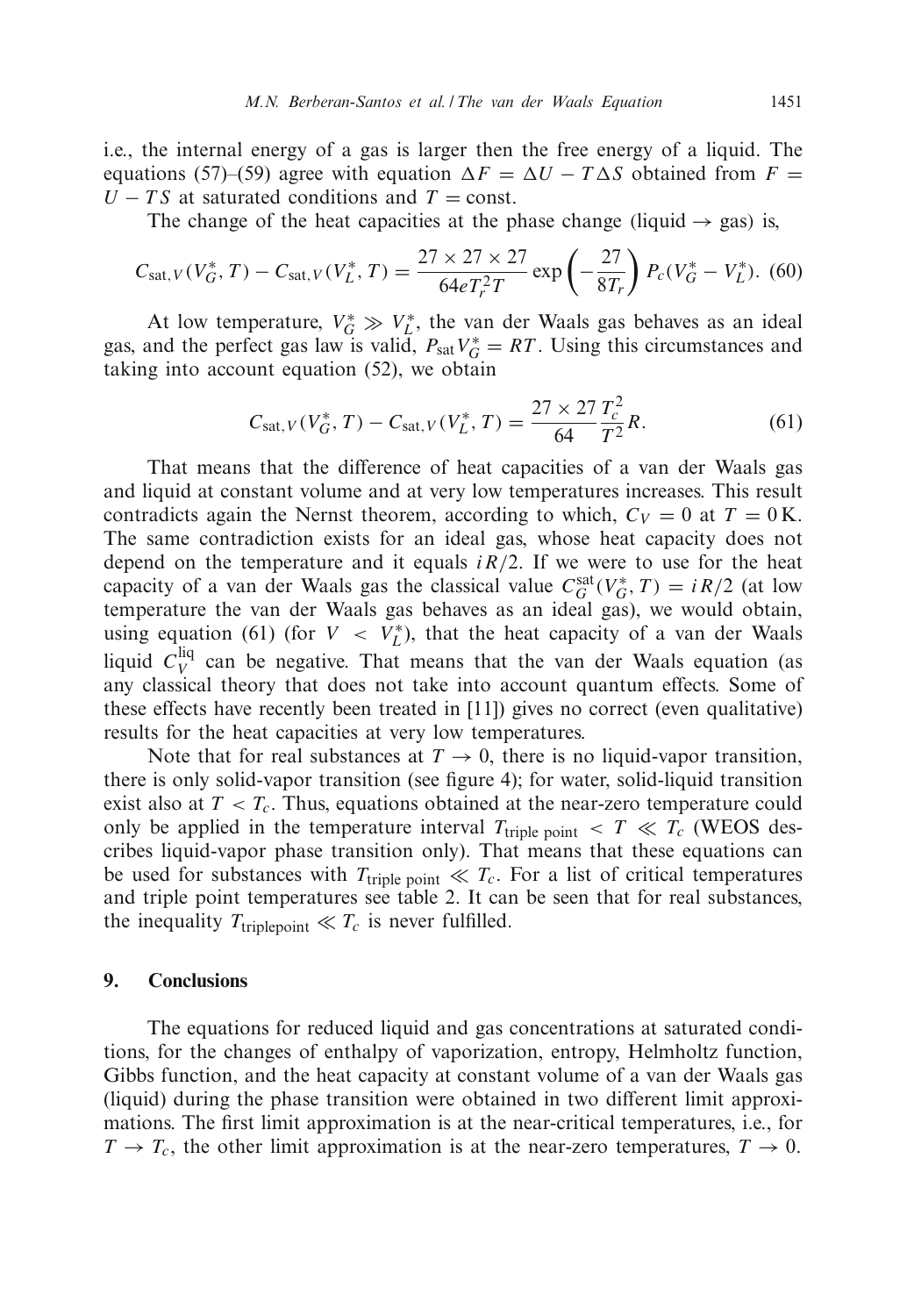

Figure 4. A nonspecific phase diagram, which resembles more to a phase diagram for carbon dioxide than to a phase diagram for water, where the solid-liquid curve has a negative slope. For sheer curiosity  $CO_2$  has its triple point at T = 216.8 K and P = 5.11 bar.

| Critical temperatures, $T_c$ , and triple point temperatures, $T_t$ [10, 12–14] <sup>*</sup> . |         |                                |  |  |  |
|------------------------------------------------------------------------------------------------|---------|--------------------------------|--|--|--|
| Substance                                                                                      | $T_c/K$ | $T_t/K$                        |  |  |  |
| Hydrogen, $H_2$                                                                                | 32.98   | 13.81                          |  |  |  |
| Helium, ${}^{3}$ He                                                                            | 3.35    |                                |  |  |  |
| Helium, ${}^{4}$ He                                                                            | 5.1953  | 2.18 $(\lambda \text{ point})$ |  |  |  |
| Nitrogen, $N_2$                                                                                | 126.19  | 63.2                           |  |  |  |
| Oxygen, $O_2$                                                                                  | 154.58  | 54.4                           |  |  |  |
| Neon, Ne                                                                                       | 44.49   | 24.56                          |  |  |  |
| Argon, Ar                                                                                      | 150.7   | 83.8                           |  |  |  |
| Methane, $CH4$                                                                                 | 190.56  | 88.7                           |  |  |  |
| Ammonia, NH <sub>3</sub>                                                                       | 405.40  | 195.49                         |  |  |  |
| Water, $H_2O$                                                                                  | 647.4   | 273.16                         |  |  |  |
| Carbon dioxide, $CO2$                                                                          | 304.21  | 216.6                          |  |  |  |
| Hg                                                                                             | >1800   | 234.3156                       |  |  |  |

Table 2

∗ The most recent data have been chosen.

Although the heat capacities at constant volume of a van der Waals gas and liquid do not depend on volume, these heat capacities have different values and their change during the phase transition was calculated. It was obtained that at near-critical temperatures, the heat capacity of a gas is larger than the heat capacity of a liquid, and the difference between these heat capacities decreases to zero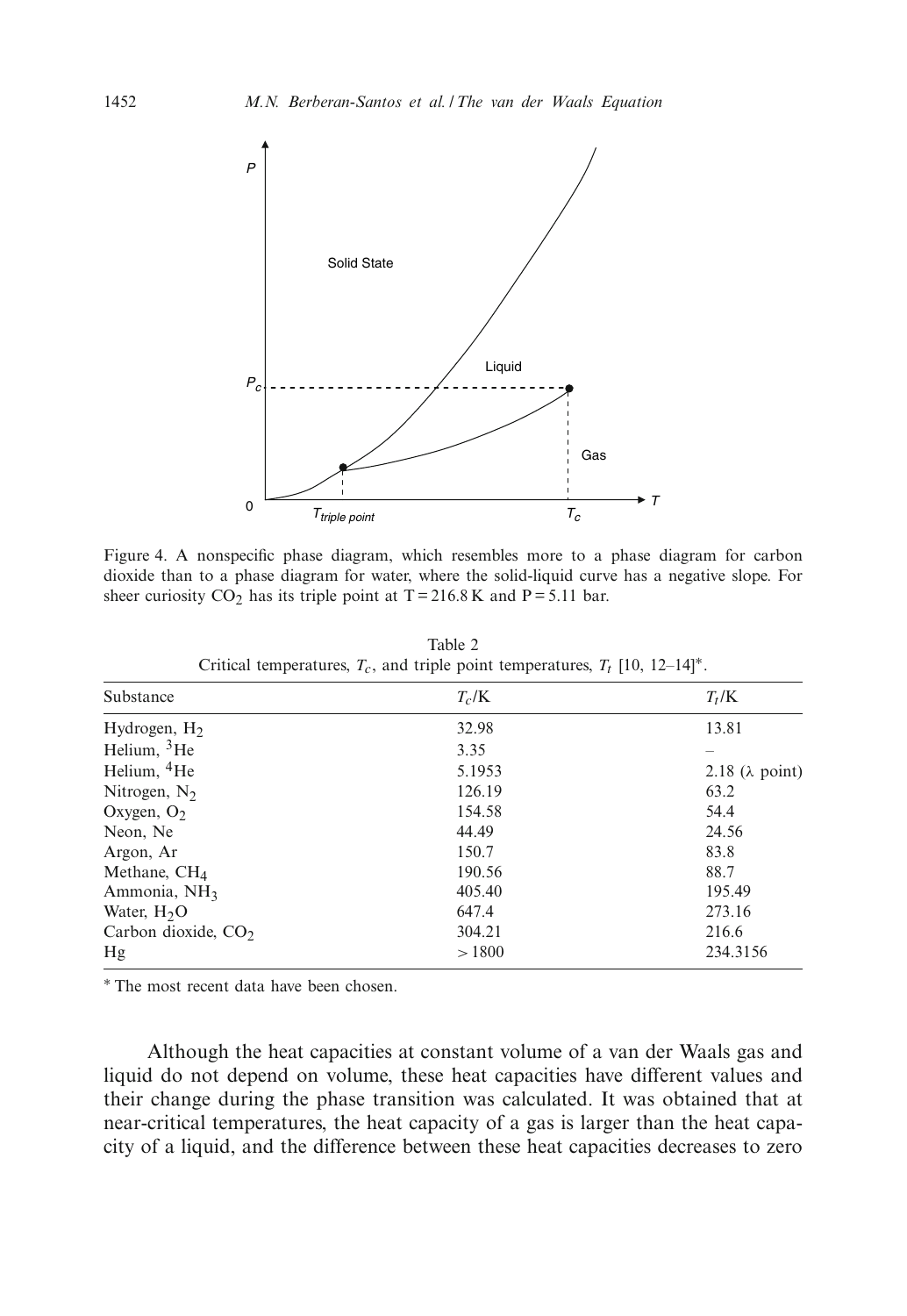as  $(1 - T/T_c)^{1/2}$  when the temperature increases and approaches to critical temperature.

Results obtained at near-zero temperatures are interesting only from a theoretical point of view because for real substances, the obtained equations are only valid in the temperature interval  $T_{\text{triple point}} < T \ll T_c$ , i.e., for substances with  $T_{\text{triple point}} \ll T_c$ . Such substances are, actually, missing.

# Appendix A: solution at near-critical temperatures  $(T_r \to 1, c_L^* \to 1, c_G^* \to 1)$

<span id="page-16-0"></span>To solve equation [\(25\)](#page-5-1) parametrically let us introduce the new variables,  $x_+$ and  $x_$  [\[5\]](#page-20-4), which allow rewriting equation [\(25\)](#page-5-1) as equation [\(A3\)](#page-16-0)

$$
x_{+} = \frac{1}{3/c_{L}^{*} - 1},\tag{A1}
$$

$$
x_{-} = \frac{1}{3/c_G^* - 1}.
$$
 (A2)

$$
\ln \frac{x_+}{x_-} = \frac{(x_+ - x_-)(x_+ + x_- + 2)}{2x_+ x_- + x_+ + x_-}.
$$
 (A3)

Setting both sides of this equation equal to  $2y$  the solution  $(A5)$  is obtained

$$
\ln \frac{x_+}{x_-} = 2y,\tag{A4}
$$

$$
x_{+} = e^{2y}x_{-}
$$
, and  $x_{-} = e^{-2y}x_{+}$ . (A5)

The final result could be written as:  $x_{\pm} = e^{\pm y} f(y)$ , with  $f(y)$  given by,

$$
f(y) = \frac{y \cosh y - \sinh y}{\sinh y \cosh y - y}.
$$
 (A6)

Or

$$
x_{+} = \frac{2e^{y}y(e^{-y} + e^{-y}) - e^{y} + a^{-y}}{e^{2y} - e^{-2y} - 4y}.
$$
 (A7)

The equation for  $x_-\$  is obtained from the inspection of equations [\(A5\)](#page-16-0) and [\(A7\)](#page-16-0). Taking into account equations [\(A1\)](#page-16-0) and [\(A2\)](#page-16-0) we have

$$
c_L^* = \frac{3}{1 + 1/x_+} = \frac{3}{1 + \frac{1}{2}e^{-y} \frac{e^{2y} - e^{-2y} - 4y}{y(e^y + e^{-y}) - e^y + e^{-y}}}. \tag{A8}
$$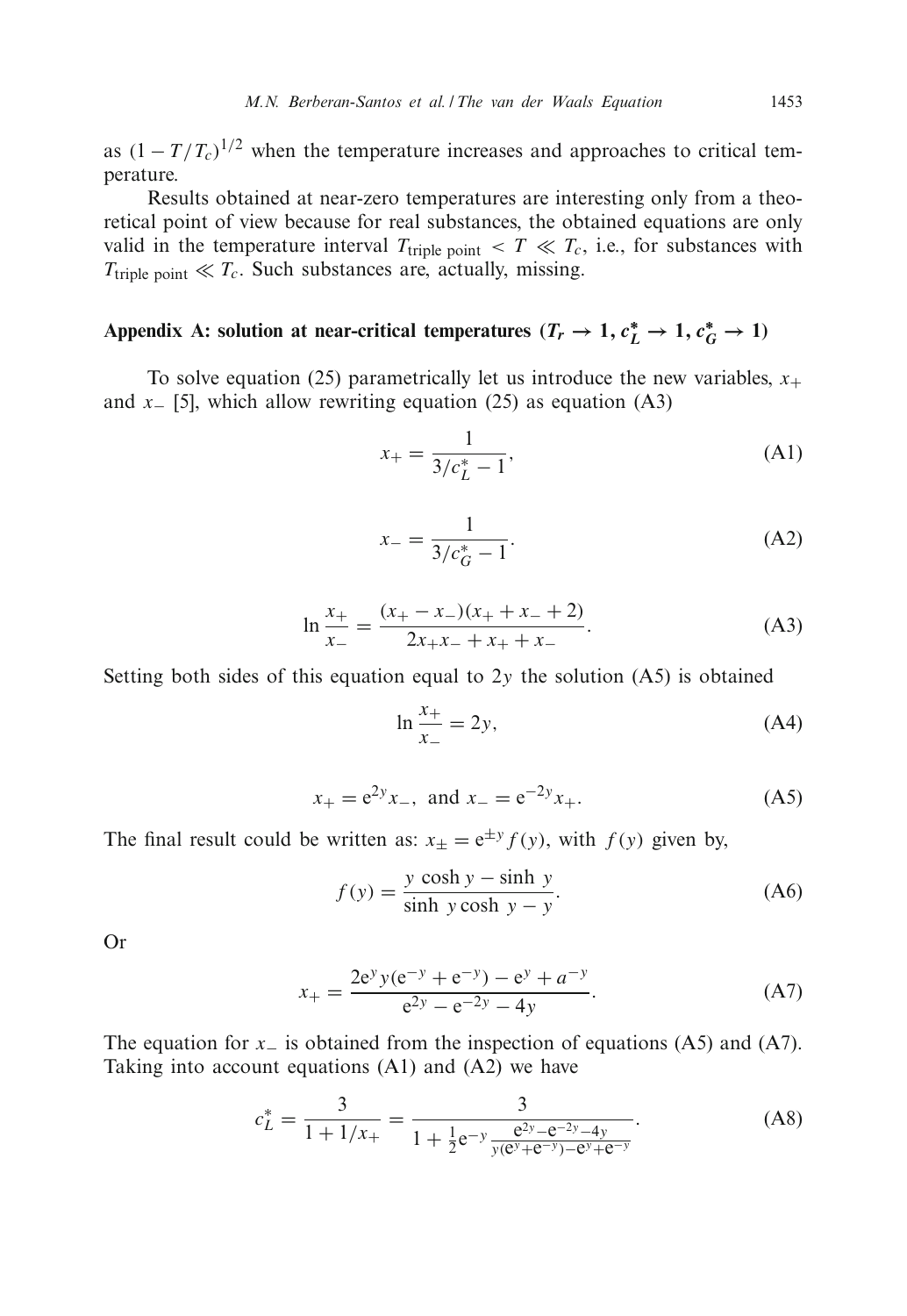At the near critical temperature,  $y \ll 1$ , and with the help of Mathematica [\[15\]](#page-20-13) the following series can be written,

$$
c_L^* = 1 + \frac{2}{3}y + \frac{2}{45}y^2 - \frac{8}{135}y^3 + \frac{2}{576}y^4 + \frac{272}{42525}y^5 + \frac{4}{18225}y^6 + O(y^7). \tag{A9}
$$

By the same way, one can obtain the following two equations for  $c_G^*$ ,

$$
c_G^* = \frac{3}{1 + 1/x_-} = \frac{3}{1 + \frac{1}{2}e^y \frac{e^{2y} - e^{-2y} - 4y}{y(e^y + e^{-y}) - e^y + e^{-y}}},
$$
(A10)

$$
c_G^* = 1 - \frac{2}{3}y + \frac{2}{45}y^2 + \frac{8}{135}y^3 - \frac{2}{576}y^4 - \frac{272}{42525}y^5 + \frac{4}{18225}y^6 + O(y^7).
$$
\n(A11)

Let us now take equation [\(27\)](#page-5-1)

$$
\frac{1}{8} \left( c_G^* + c_L^* \right) \left( 3 - c_G^* \right) \left( 3 - c_L^* \right) = T_r. \tag{A12}
$$

Inserting the series [\(A9\)](#page-16-0) and [\(A11\)](#page-16-0) into equation [\(A12\)](#page-16-0), we obtain an equation with precision till  $O(y^7)$ 

$$
1 - \frac{1}{9}y^2 + \frac{1}{75}y^4 - \frac{946}{63785}y^6 = 1 - (1 - T_r). \tag{A13}
$$

Introducing the new variable,

$$
x^2 = 1 - T_r \tag{A14}
$$

we obtain from equation [\(A13\)](#page-16-0), with precision till  $y^4$  (inclusive),

$$
1 - \frac{1}{9}y^2 + \frac{1}{75}y^4 = 1 - x^2.
$$
 (A15)

The solution of this equation is

$$
y^2 = \frac{25 - \sqrt{625 - 2700x^2}}{6}.
$$
 (A16)

With precision till  $x^5$ , we obtain

$$
y^2 = 9x^2 + \frac{243}{25}x^4 + O(x^5)
$$
 (A17)

or

$$
y = 3x \left( 1 + \frac{27}{50} x^2 \right) + O(x^4). \tag{A18}
$$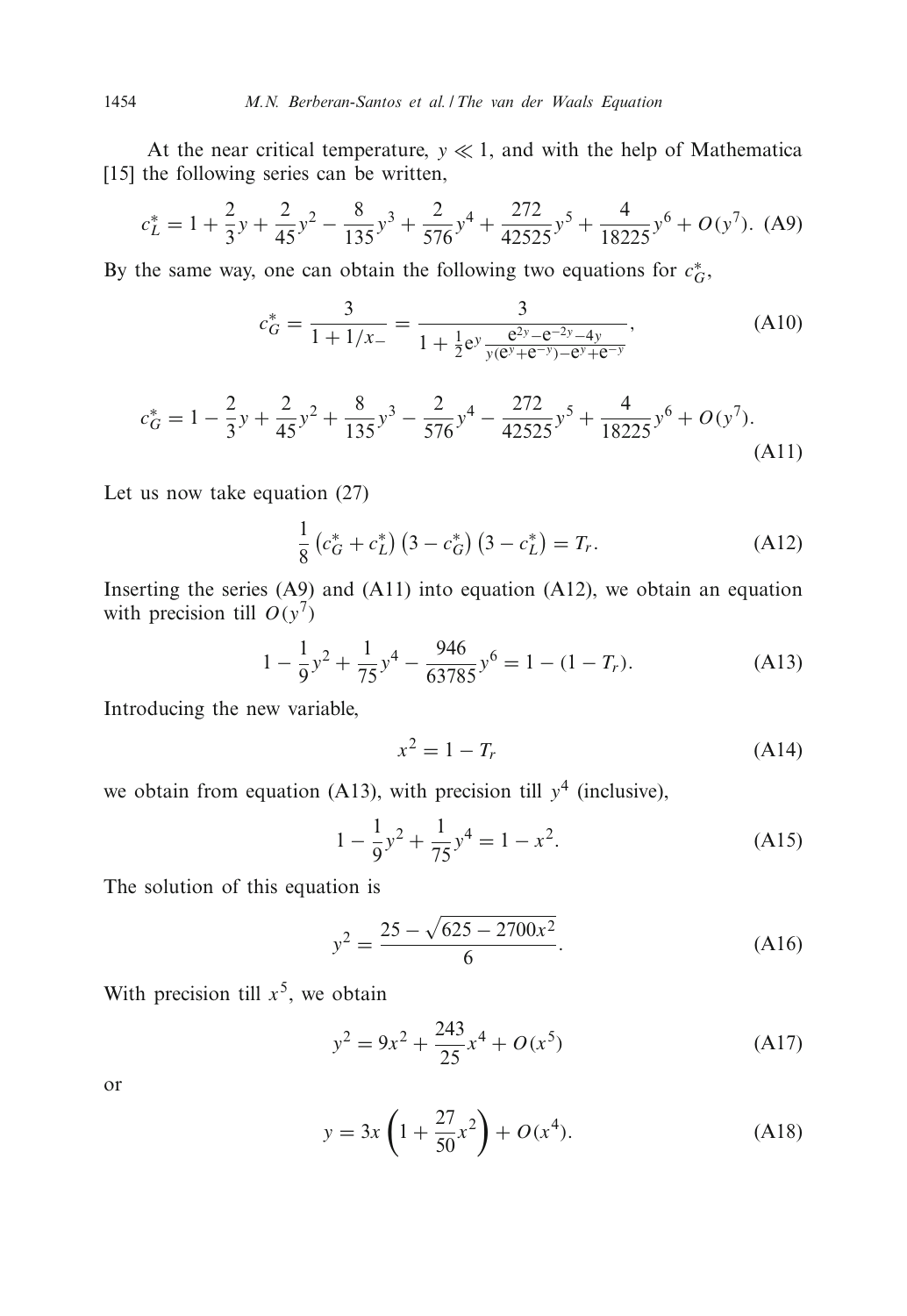Let us introduce this equation into formula [\(A9\)](#page-16-0). With precision till  $y^4$  (or  $x^4$ ) we obtain

$$
c_L^* = 1 + \frac{2}{3}y + \frac{2}{45}y^2 - \frac{8}{135}y^3 + O(y^4)
$$
  
=  $1 + \frac{2}{3} \left[ 3x \left( 1 + \frac{27}{50}x^2 \right) \right] + \frac{2}{45} (3x)^2 - \frac{8}{135} (3x)^3 + O(x^4)$   
=  $1 + 2x + \frac{2}{5}x^2 - \frac{13}{25}x^3 + O(x^4).$  (A19)

Comparing equations [\(A9\)](#page-16-0) and [\(A8\)](#page-16-0) for  $c_L^*$  and  $c_G^*$ , we immediately have,

$$
c_G^* = 1 - 2x + \frac{2}{5}x^2 + \frac{13}{25}x^3 + O(x^4).
$$
 (A20)

From the fitting procedure, we got that with precision better than  $1\%$ ,

$$
c_L^* = 1 + 2x + \frac{2}{5}x^2 - \frac{13}{25}x^3 + 0.115x^4,
$$
 (A21)

$$
c_G^* = 1 - 2x + \frac{2}{5}x^2 + \frac{13}{25}x^3 + 0.207x^4,
$$
 (A22)

$$
\frac{1}{2}\left(c_L^* + c_G^*\right) = 1 + \frac{2}{5}x^2 + 0.161x^4.
$$
 (A23)

Equation [\(A21\)](#page-16-0) is valid for  $0 \le T_r \le 1$  (always! see figure [1\)](#page-5-1), equation [\(A22\)](#page-16-0) is valid for  $0.46 < T_r \le 1$  (see figure [1\)](#page-5-1), and equation [\(A23\)](#page-16-0) is valid for  $0.25 < T_r \le 1$ (see figure [2\)](#page-5-1). These validity limits, as well as the coefficients 0.115 and 0.207 in equations [\(A21\)](#page-16-0) and [\(A22\)](#page-16-0), were obtained by fitting the numerical calculations and equations [\(A21\)](#page-16-0) and [\(A22\)](#page-16-0).

# Appendix B: solution at near-zero temperatures  $(T_r \to 0, c_L^* \to 3, c_G^* \to 0)$

<span id="page-18-0"></span>(i) To obtain an equation for  $c_L^*$  in this limit, let us use equation [\(25\)](#page-5-1) from [\[7](#page-20-6)] [here equation  $(27)$ ],

$$
\frac{1}{8} \left( c_G^* + c_L^* \right) \left( 3 - c_G^* \right) \left( 3 - c_L^* \right) = T_r. \tag{B1}
$$

If  $T_r \to 0$ ,  $c_G^* \to 0$  and equation [\(1\)](#page-0-0) takes the form

$$
\frac{3}{8}c_L^* (3 - c_L^*) = T_r.
$$
 (B2)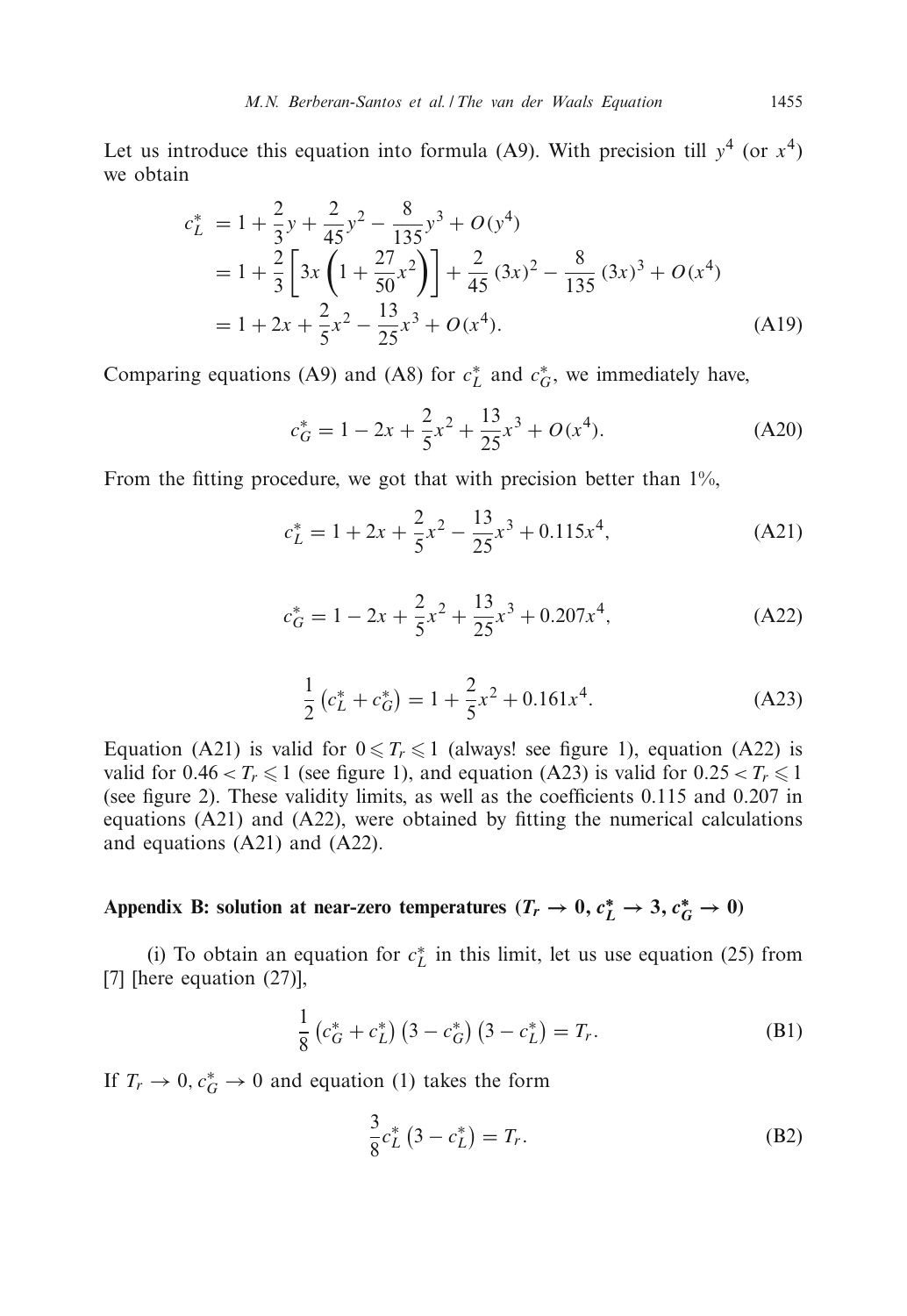The solution of this equation is

$$
c_L^* = \frac{3}{2} \left( 1 + \sqrt{1 - \frac{32}{27} T_r} \right).
$$
 (B3)

Comparison with the numerical calculations follows that equation [\(B3\)](#page-18-0) is valid with precision better 1% at  $0 \leq T_r < 0.7$  (see figure [1,](#page-5-1) dashed line). Expres-sing equation [\(B3\)](#page-18-0) as a second order series in  $T_r$ , we notice that the following equation is valid with a precision better than 1% throughout the interval  $0 \le$  $T_r < 0.46$ 

$$
c_L^* = 3 - \frac{8}{9}T_r - 0.3T_r^2.
$$
 (B4)

Coefficient 0.3 was obtained by fitting equation [\(B4\)](#page-18-0) with numerical calculations.

(ii) To obtain an equation for  $c_G^*$  in the limit  $T_r \to 0$ , we shall use equation [\(23\)](#page-5-1) of  $[7]$  $[7]$  [here equation  $(25)$ ]

$$
\ln \frac{3/c_G^* - 1}{3/c_L^* - 1} = \frac{c_L^* - c_G^*}{c_L^* + c_G^*} \left( \frac{3}{3 - c_L^*} + \frac{3}{3 - c_G^*} \right). \tag{B5}
$$

The numerical calculations allows to obtain that  $c_G^* < 2 \times 10^{-3}$  and  $c_L^* > 2.6$ if  $T_r < 0.34$ . At these temperatures, equation [\(B5\)](#page-18-0) can be rewritten as

$$
\ln \frac{3/c_G^* - 1}{3/c_L^* - 1} = \left(\frac{3}{3 - c_L^*} + 1\right). \tag{B6}
$$

Or,

$$
\frac{3}{c_G^*} = 1 + \left(\frac{3}{c_L^*} - 1\right) \exp\left(\frac{3}{3 - c_L^*} + 1\right).
$$
 (B7)

Equation [\(B7\)](#page-18-0) can be obtained thanks to the following series of rearrangements,  $\frac{3/c_G^* - 1}{3/c^* - 1}$  $\frac{3/c_{G}^{*}-1}{3/c_{L}^{*}-1}$  =  $\exp\left(\frac{3}{3-c_{L}^{*}}+1\right)$   $\rightarrow$   $\frac{3}{c_{G}^{*}}-1$  =  $\left(\frac{3}{c_{L}^{*}}-1\right)\exp\left(\frac{3}{3-c_{L}^{*}}+1\right)$ . Due to the exponential term  $(c_L^* \approx 3)$ , the unity in right-hand side of equation [\(B7\)](#page-18-0) is small in comparison with the second right-hand term. Now, as,  $\frac{3}{c_G^*}$  =  $\left(\frac{3}{c_L^*} - 1\right)$  exp  $\left(\frac{3}{3 - c_L^*} + 1\right)$ , equation [\(B8\)](#page-18-0) is retrieved,  $c_G^* = \frac{3c_L^*}{e(3-\epsilon)}$  $e(3 - c_L^*)$  $\exp\left(-\frac{1}{1 - c_L^*/3}\right)$  $\lambda$ . (B8)

Introducing the equation [\(B3\)](#page-18-0) into equation [\(B8\)](#page-18-0), we obtain the dependence of  $c_G^*$  on  $T_r$  in the low temperature limit. Comparison with the numerical calculations shows that equation [\(B8\)](#page-18-0) together with equation [\(B3\)](#page-18-0) is valid with an error smaller than 1% at  $0 \le T_r < 0.33$  (see figure [2,](#page-5-1) dashed line).